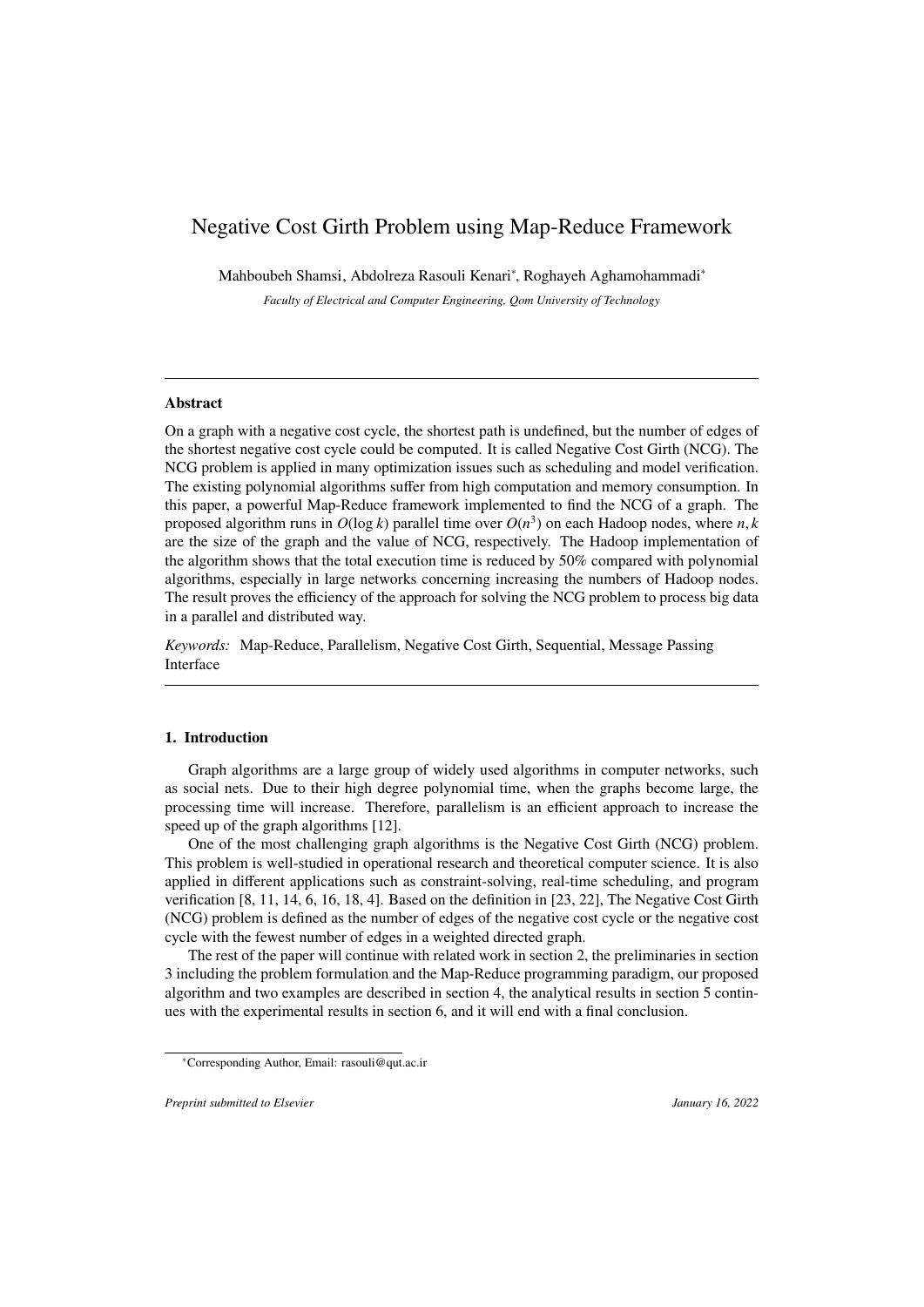#### 2. Related Work

Several studies investigate finding NCG using different approaches. The proposed approaches are classified into two major groups, including sequential and parallel algorithms.

The first polynomial time algorithm proposed in [19] was based on a dynamic programming method. They trace path cost increment from each node to itself to find the NCG. The time complexity of this algorithm is estimated  $O(n^3 \cdot \log k)$  where *n* is the number of vertices and *k* is the value of NCG the value of NCG.

Moreover, edge progression algorithm and edge relaxation algorithm have been proposed in [20]. They use matrix multiplication to find path length from each node to itself and check that the negative cost cycle exists or not. The difference between the two algorithms is their different methods to extend paths. In the edge progression algorithm, all paths of incoming vertices *y* to *x* should be identified to find the shortest path between *u* and *x* including paths from *u* to *y* and *y* to *x*. In the edge relaxation algorithm, it will relax each edge to find the shortest non-positive cost path between each pair of vertices. While the time complexity of edge progression algorithm is  $O(n^2 \cdot k + m \cdot n \cdot k)$ , edge relaxation algorithm is  $O(m \cdot n \cdot k)$  where *m* is the number of edges and *n* is the number of vertices in the graph and *k* equals to the value of the NCG [20]. The comparison results number of vertices in the graph and *k* equals to the value of the NCG [20]. The comparison results indicate that both edge progression and edge relaxation algorithms perform better compared to [19] in sparse graph. Furthermore, the proposed algorithm in [19] is superior to both algorithms in [20] for a dense graph. Eventually, in all cases, the edge relaxation algorithm works better than edge progression. It is noted that all three algorithms terminate when the first negative cost cycle is found.

Moreover, a divide and conquer algorithm is proposed for the NCG problem in planar networks which runs in  $O(n^{1.5k})$  when *k* is the NCG length[22]. The algorithm is based on the well-known LiptonTarjan planar separator theorem [22].

In addition to sequential algorithms, parallel algorithms have been developed to solve the NCG problem. In [24], the focus is on finding all elementary negative cycles. It provides a heuristic algorithm based on divide and conquers framework producing sub-problems to solve the main problem. It shows the reasonable CPU time and more efficiency than some proposed recursive algorithms with increasing the number of vertices up to some hundred vertices.

In [16], there are two fast randomized algorithms for finding the shortest negative cost cycle in a directed and weighted graph. It proposed two randomized algorithms using some bits to indicate the indices of vertices and will permute them randomly to find out all shortest paths using *k* edges from vertices in at least probability  $O(1 - \frac{1}{e})$ . Therefore, the first proposed algorithm runs in  $O(m.n. \log n)$  time in at least probability of  $(1 - \frac{1}{e})$ , in a network using *n* vertices and *m* edges. The second proposed algorithm reduced the randomized bits. It runs in  $O(m n \log n)$  time edges. The second proposed algorithm reduced the randomized bits. It runs in *<sup>O</sup>*(*m*.*n*. log *<sup>n</sup>*) time using  $O(n)$  random bits. Both of these algorithms are faster than the proposed algorithm in [20].

In [9], a crossover-based algorithms is applied. They mentioned that using repairing mechanisms or appropriate selection strategies can speed up the running process. The result showed that, repairing infeasible offspring improved time complexity to  $O(n^{3.2} \cdot (\log n)^{0.2})$ . Also, selecting parents that quarantee feasible offspring will improve the time complexity to  $O(n^3 \log n)$ . The parents that guarantee feasible offspring will improve the time complexity to  $O(n^3 \log n)$ . The most important characteristic of the evolutionary algorithms is their parallelism capabilities.

In [23], a parallel implementation has been proposed using Message Passing Interface (MPI) which runs in  $O(\log k \cdot \log n)$  time on  $O(n^3)$  processors. It uses a matrix multiplication approach for the NCG problem. It modified the sequential algorithm which is explained in [19] to run in for the NCG problem. It modified the sequential algorithm which is explained in [19], to run in parallel mode.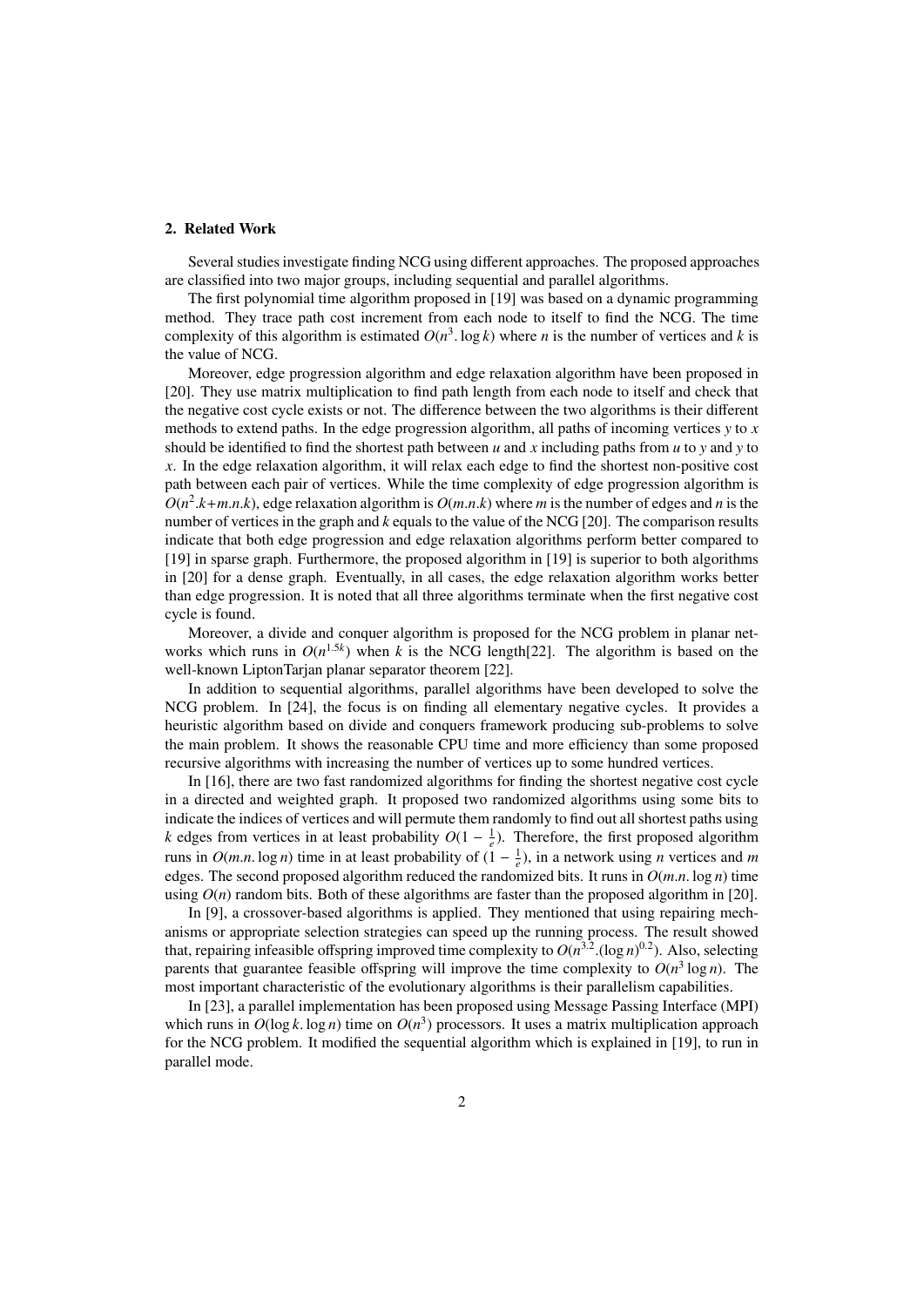|  | Table 1: Summary of related works |
|--|-----------------------------------|
|--|-----------------------------------|

| Ref, Year     | Applied Method                        | Complexity                                         |
|---------------|---------------------------------------|----------------------------------------------------|
| $[24]$ , 2002 | Heuristic algorithm - divide and con- |                                                    |
|               | quers                                 |                                                    |
| $[19]$ , 2009 | <b>Dynamic Programming</b>            | $O(n^3.\log^k)$                                    |
| $[20]$ , 2013 | Edge progression                      | $O(n^2.k + m.n.k)$                                 |
| $[20]$ , 2013 | Edge relaxation                       | O(m.n.k)                                           |
| $[9]$ , 2013  | Crossover-based algorithms            | $O(n^{3.2} \cdot (\log n)^{0.2})$                  |
| $[23]$ , 2015 | <b>Message Passing Interface</b>      | $O(\log k \cdot \log n)$ on $O(n^3)$ processors    |
| $[22]$ , 2015 | divide and conquers                   | $O(n^{1.5k})$                                      |
| $[16]$ , 2018 | randomized fast algorithms            | $O(m.n.\log n)$ with probability $(1-\frac{1}{e})$ |
| $[16]$ , 2018 | reduced randomized bits               | $O(m.n.\log n)$ on $O(n)$ random bits              |
|               |                                       |                                                    |

Furthermore, three type algorithms for the NCG problem including the All-pair approach proposed in [23], the Single-Source approach proposed in [22], and the Randomized approach proposed in[16] are compared in [2]. It is addressed that the Randomized approach could be superior to others for all graph classes.

All the related works studied are summarized in Table 1.

# *2.1. Motivation and Contribution*

Due to the enormous growth of computer networks and related graphs, the use of parallel algorithms has a higher priority than sequential algorithms. Moreover, Map-Reduce is considered an efficient model of parallelism which is easy to use even for programmers without experience with parallel and distributed systems. Since the Map-Reduce model hides the details of parallelism, as well as enhances fault-tolerance, locality optimization, and load balancing, it is applied as an effective approach in a large variety of problems [10, 15, 5, 13]. Therefore, Map-Reduce is used as a powerful model to find the NCG, effectively.

The main contribution of this paper is an efficient algorithm based on a Map-Reduce programming approach using completing and modifying the matrix multiplication to find all shortest paths between vertices. We focus on proposing a Map-Reduce based parallelism for discovering the NCG problem. It is implemented in the Hadoop environment and its performance is analysed and compared.

#### 3. Preliminary

In this section, the problem formulation, Map-Reduce, and Hadoop are described. Also, all preliminaries which are used in this paper are explained.

#### *3.1. Problem Formulation*

In this section, the Negative Cost Girth problem is explained as proposed in [23]. Additionally, all assumptions used in this algorithm are presented. It is noted that the procedure and assumptions are employed as the basis of the proposed algorithm using the Map-Reduce method.

Suppose that a network is defined by  $G = < V, E, C >$  where V and E denote vertex-set  $\{v_1, v_2, ..., v_n\}$  and edge set  $\{e_i, |1 \le i, j \le n\}$ , respectively. Besides, *C* defines a cost function  $(C : E \rightarrow Z)$  which is an integer weight to each edge between *i* and *j* vertices. Moreover, the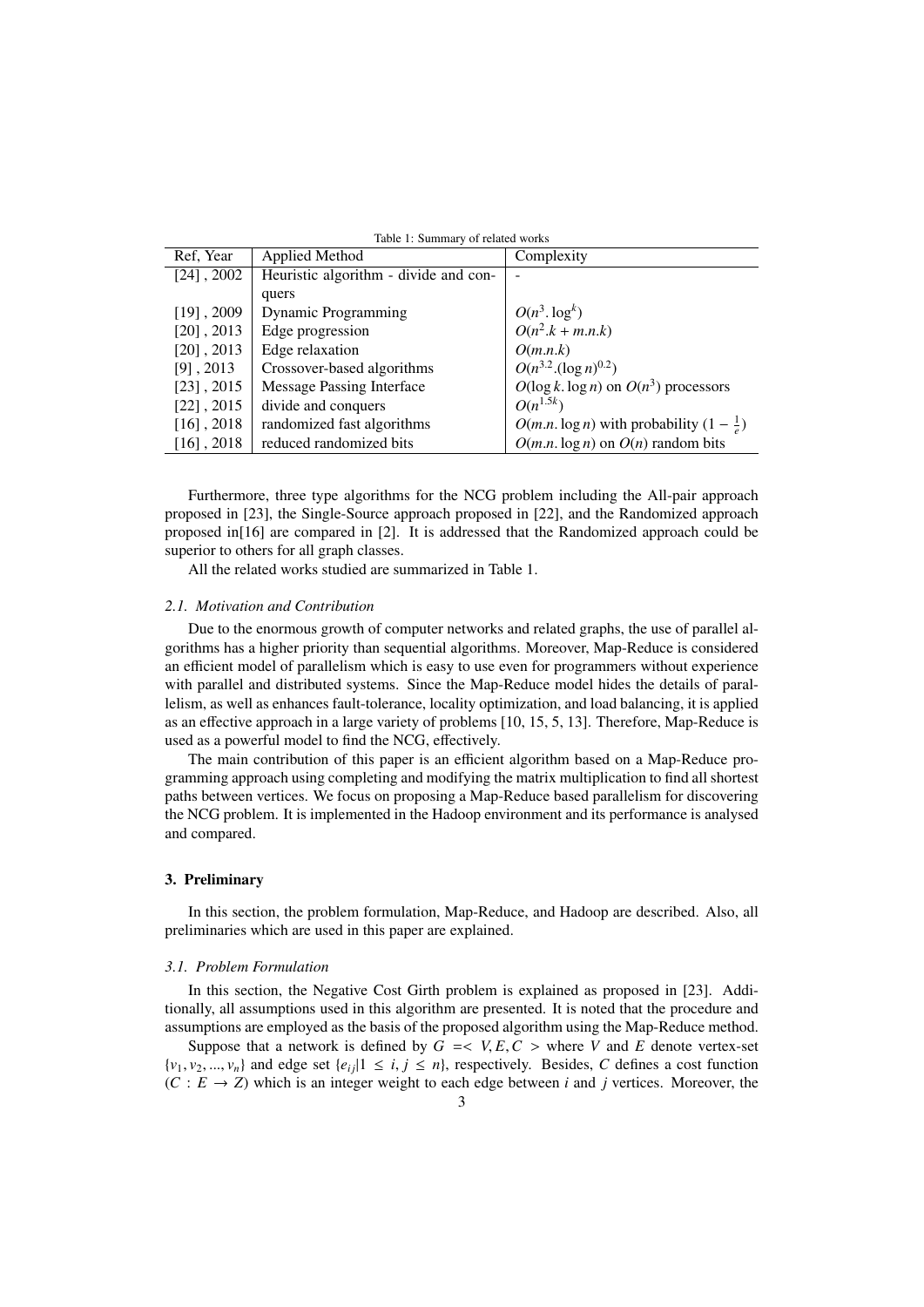adjacency matrix of a graph *G* is denoted by  $A = (a_{ij})$  where  $a_{ij} = C(e_{ij})$  for existing edge between vertices *i* and *j*, otherwise  $a_{ij} = \infty$ .

In addition to the principal definition of the network graph, matrix  $D^{(k)} = d_{ij}^k$  is the cost of the shortest path between each pair of vertices passing at most *k* edges where  $1 \leq k \leq n$ . Note that,  $d_{ij}^1 = 0$  if  $i = j$ ,  $d_{ij}^1 = a_{ij}$  for an edge  $e_{ij} \in E$  between *i* and *j* and otherwise  $d_{ij}^1 = \infty$ .

The proposed algorithm is performed recursively by computing the value of  $d_{ij}^k$  from the value of  $d_{ij}^{k-1}$ . To do so, each path breaks into two sub-paths including

1. The shortest path from  $v_i$  to  $v_r$  using at most  $(k - 1)$  edges, where  $v_r$  is the neighbour of  $v_j$ 

2. and the edge from  $v_r$  to  $v_j$ .

It is formulated as equation 1 [23]:

$$
d_{ij}^k = \min_{(1 \le r \le n, r \ne j)} (d_{ir}^{(k-1)} + a_{rj})
$$
\n(1)

where  $a_{rj}$  denotes the cost of the edge from  $v_r$  to  $v_j$ . It should be noticed that the cost of a self-loop equals 0. In fact, the number of edges will be increased in each iteration and the cost likewise will be raised. It checks the shortest paths of any vertices to itself, if there is a negative cost then the NCG is found [23]. After detecting the first negative cost cycle, the algorithm should be terminated. If the process continues, the shortest path crosses from some vertices or edges twice or more, thus the path will not a simple path. Note that the simple path is defined as the path which does not comprise any repeated vertices. In fact, to compute the shortest simple path correctly, any NCG algorithm should be terminated after detecting the first negative cost cycle.

Based on the explained algorithm in [23], to reduce the running time of the proposed algorithm, square power of matrix  $D^{(2)}$ ,  $D^{(4)}$ , ... are computed instead of using all power of matrix  $D^{(k)}$ . In the case of detecting NCG in  $D^{(l)}$  matrix NCG equals *l* at most and  $l/2 + 1$  at least due  $D^{(k)}$ . In the case of detecting NCG in  $D^{(l)}$  matrix, NCG equals *l* at most and  $l/2 + 1$  at least due to executing the binary search. A binary search will explore the interval  $\left[\frac{l}{2} + 1, l\right]$  for finding the smallest value of  $r$  that  $D^{(r)}$  has a negative cost cycle.

#### *3.2. Map-Reduce*

Map-Reduce introduced by Google is a paradigm for programming and an architecture model for parallel implementation in distributed computation systems [10]. In this model, data is divided into smaller sections and it is allocated to the different nodes in distributed systems to perform an independent sub-process on them. In fact, Map-Reduce divides the problem into subproblems to solve them in the parallel model leading to enhanced processing speed up. Therefore, Map-Reduce is useful for big data problems that could be implemented in a parallel way [3].

Map-Reduce assigns computational tasks to several machines communicating over the network through exchanging messages among them. The input dataset should be distributed among these machines. [21]. The algorithm will perform in several rounds (sometimes called a job). Each job is consisting of two main phases, Map, and Reduce [21]. After completing the Map phase, the Reduce phase will be started. To do so, the output of the Map phase is considered as the input of the Reduce phase. After computing the Reduce phase, the final outputs will be produced.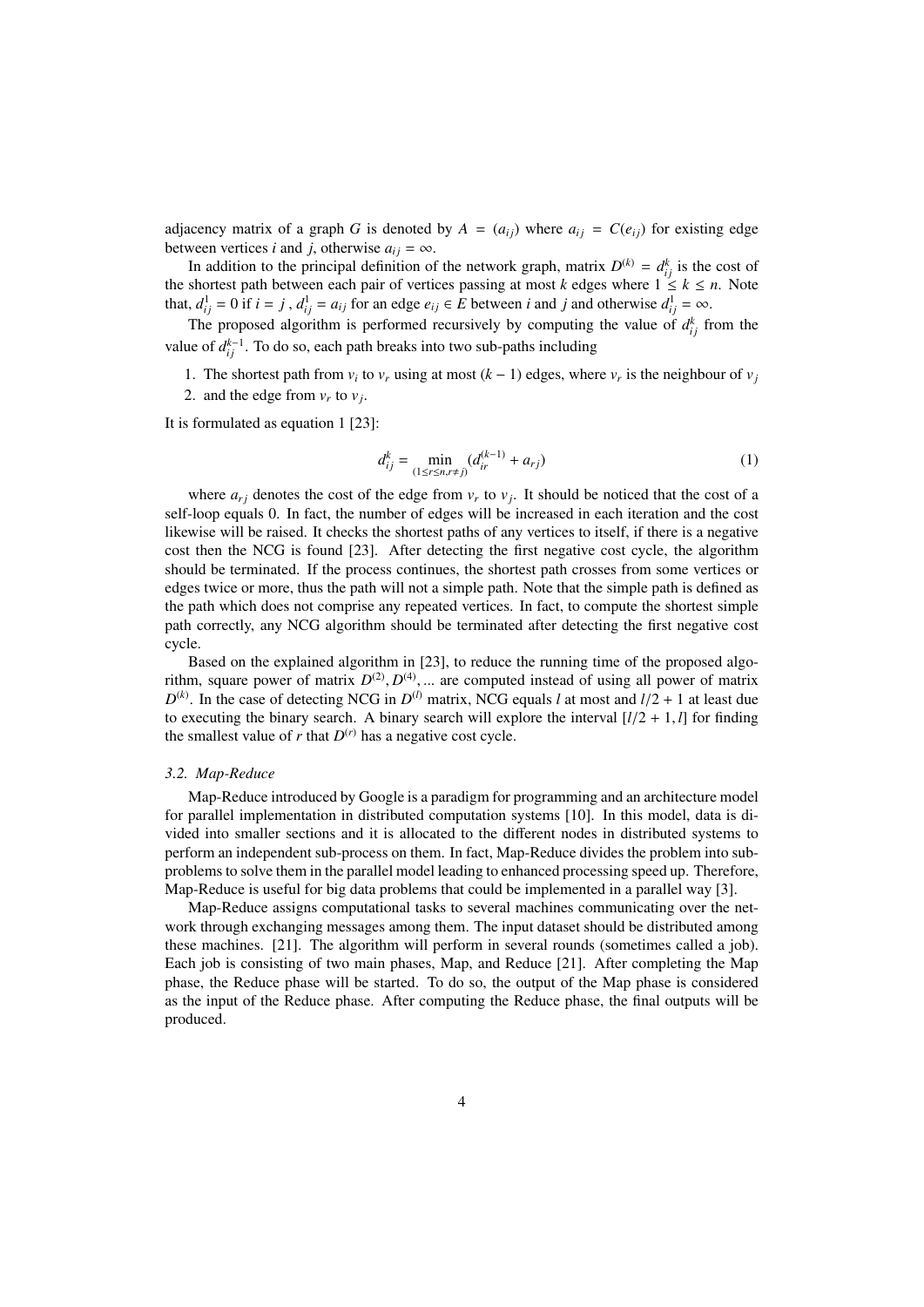#### *3.2.1. Map phase*

In the Map phase, the computation task takes place among different machines through exchanging data among them. It is noted that each machine with local storage produces a list of key-value pairs  $(k, v)$  extracted from the input of its local storage. The values of  $k$  is numeric and the *v* includes other information, respectively [21].

It is supposed that a list of key-value pairs is produced by all machines in the Map phase. Key-value pairs with the same keys like  $(k, v_1)$ ,  $(k, v_2)$ , ...,  $(k, v_n)$  will be sent to the same machine in the reduce phase [21].

# *3.2.2. Reduce phase*

Note that network communication should not be considered in this phase resulting in performing calculations on the local storage of each machine. Each machine should combine the key-value pairs of the previous phase into its local storage leading to processing on the local data. After completing the Reduce phase of each machine, the current iteration will be finished [21].

After performing each round, the local storage of each machine will be delivered to a Distributed File System (DFS) as a disk on the cloud which never fails. It is due to improving the robustness of the system in the case of failing machines during running algorithm by replacing the failed machine with the other machine. To do so, by requesting a new machine, the previous load on the old storage is transferred to the new storage. Therefore, the current round will be implemented again in the case of failing the old machine [21].

#### *3.3. Hadoop*

Hadoop is an open-source software framework that implements distributed processing big data on some clusters of servers. This framework is based on Java language using for distributed processing on thousands of machines that are robust against failures [7].

The main framework of Hadoop includes below modules[17]:

- Hadoop commons part: They consist of necessary libraries and utilities of other Hadoop modules.
- Hadoop Distributed File System (HDFS): It is a distributed file system which stores data on the cluster machines makings wide bandwidth
- Hadoop YARN: It is a platform for resource management to handle the computation resources in the clusters.
- Hadoop Map-Reduce: It is a programming model for data processing on a large scale.

Eventually, Hadoop makes a distributed file system storing data on several servers and distributing tasks among them. It is noted that Hadoop is a more well-known open-source implementation for Map-Reduce.

## 4. The proposed algorithm based on Map-Reduce

This section explains the parallel implementation of the proposed algorithm using Map-Reduce for solving the NCG problem. Our implementation is like the Message Passing Interface (MPI) implementation, proposed in [23]. But our algorithm uses a parallel implementation based on Map-Reduce. To do so, we should define the input file. After defining the structure of the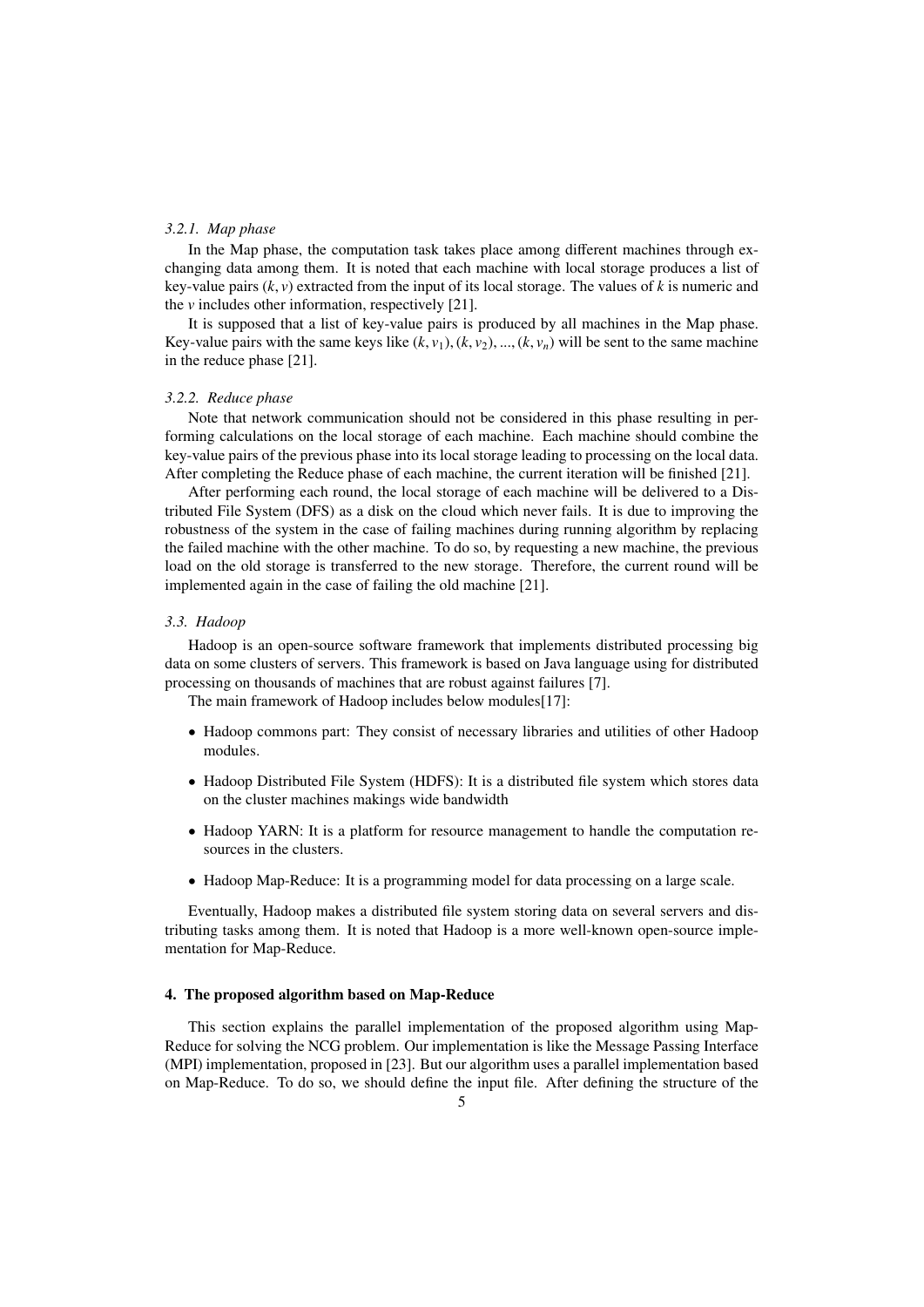input file, we should perform two main phases including Map and Reduce to reduce running time.

The input file is made with the adjacency matrix. Each record inside the file includes three items, the row id, the column id, and the matrix value corresponds to the row and column. The record is represented as  $(i, j, a_{ij})$  in the input file.

In the Map phase, key-value pairs will be produced from the input data. This process is implemented in Algorithm 1. As shown in Algorithm 1, for each record  $(i, j, a_{ij})$  in an input file, we produce two key-value pairs marking with "1" and "2". The first key-value pairs, built in line 5 of Algorithm 1. The key is an ordered pair (*i*,*z*) where *<sup>i</sup>* is the row number of matrix, and  $z = 1, 2, 3, \dots, n$ . Here, *n* is the number of Matrix columns. Value is built as  $(1, j, a_{ij})$  which is marked by "1".  $j$  and  $a_{ij}$  comes from input file as mentioned above. Furthermore, the second key-value pairs , shown in line 6 of Algorithm 1, is extracted by the column number of matrix  $(j, z)$  as the key and value of  $(2, i, a_{ij})$  marking by "2".

#### Algorithm 1 Map Phase Algorithm.

```
1: Inputs: Adjacency Matrix as the input file;<br>2: Outputs: set of (key value)
     Outputs:set of (key,value)
3: for each element of input matrix (i, j, a_{ij}) do<br>4. for z = 1.2.3 to the size of input square
4: for z = 1,2,3,.. to the size of input square matrix(n) do<br>5. produce (key value) pairs as ((i, z) (1, i, a))
5: produce (key, value) pairs as ((i, z), (1, j, a_{ij}))<br>6: produce (key value) pairs as ((z, i), (2, i, a_{ij}))produce (key, value) pairs as ((z, j), (2, i, a_{ij}))7: end for
8: end for<br>9: return
     return set of (key,value) pairs that each key has a list with values (1, j, a_{ij}) and (2, i, a_{ij})
```
After producing key-value pairs, we classify them into distinct groups corresponding to the same keys. In fact, key-value pairs with the same key are collected in the same group.

In the next step, the extracted first key-value pairs in which their column numbers are equal to the row numbers of the second key-value pairs are transmitted to the reduce phase which is presented in Algorithm 2. To do so, we classify each produced group of the Map phase into two main lists named list1 and list2 according to the marking values. Therefore, list1 includes key-value pairs marking with "1" and list2 consists of items starting with "2". Then, these two lists beginning with 1 and 2 should be sorted, depicted in line 5, 6 of Algorithm 2.

After creating two sorted lists, the value of cells form list1 and list2 with the same *j* are added, shown in line 7. *j* value indicates the column numbers in value cells of list1 and row numbers in value cells of list2. It is meaning that cell values in which the row numbers in list1 are equivalent to the column number of value cells in list2 should be added. It is similar to what happened in the matrix multiplication. Then, as shown in line 8 of Algorithm 2, it finds minimum value among all the results of the last step (sum of values). Therefore, it scans all paths using at most *k* edges and finds the minimum cost paths. *k* is a number that is a power of 2 and related to the round number of running Map-Reduce phase. In the last step, it is necessary to check the diameter of the output matrix for finding a negative cost girth. So, if the row number of matrix (*i*) is equal to the column number of matrix  $(j)$  and the minimum value is less than zero, a negative cost cycle is successfully detected which is illustrated in line 9 of Algorithm 2.

For running the program, first, a job is created. After reading the input file, the Map and Reduce functions are executed. If no negative cost girth is found, a new job is created by reading the output of the previous Reduce function, and then, Map and Reduce functions will be executed recursively. In other words, the output from a Reduce function will be sent as input to the next Map function. It means that after completion of any Map and Reduce functions, a new matrix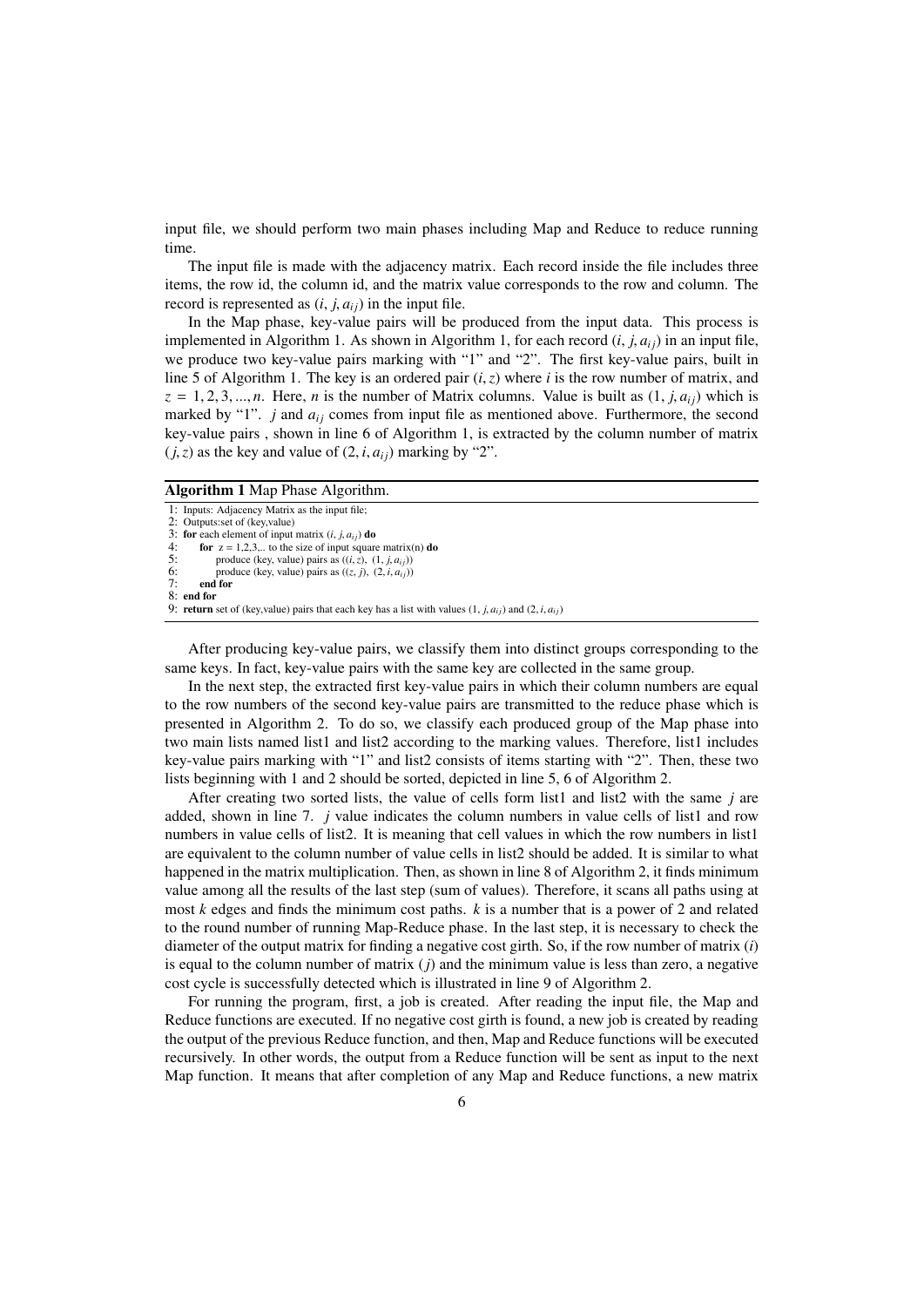Algorithm 2 Reduce Function Algorithm.

| 1: Inputs: list1 includes key-value pairs marking with "1" and list2 consists of items starting with "2"; |
|-----------------------------------------------------------------------------------------------------------|
| 2: Outputs: (key, minimum value);                                                                         |
| 3: Initialization:                                                                                        |
| 4: for each key do                                                                                        |
| 5:<br>sort values begin with 1 by j in list1                                                              |
| $rac{6}{7}$<br>sort values begin with 2 by i in list2                                                     |
| sum of $a_{ii}$ and $a_{ik}$ values (column number in list1 = row number in list2)                        |
| 8:<br>find minimum of sum results                                                                         |
| 9:<br>if $i = j$ and the minimum value $\lt 0$ then found $\lt 1$ true                                    |
| $10:$ end for                                                                                             |
| 11: return (key, minimum value)                                                                           |
|                                                                                                           |
|                                                                                                           |

that contains the length of the shortest paths using at most *k* edges will be created. This iteration will be terminated when the first negative cost cycle is detected.

When a negative cost cycle using *l* length (*l* is a power of 2) is detected, we need to know the exact value of the NCG. We remember that the number of edges used in the NCG is at most *l* and at least  $l/2 + 1$ . Therefore we search this interval by the binary search to find the precise value of the NCG.

Algorithm 3 explains how a binary NCG search is used to find the correct value of *k*. In the initialization phase, variables are set in lines 4 and 5. In the while loop, a new job is created.

# Algorithm 3 Binary NCG search algorithm.

```
1: Inputs: D^{(low)}, D^{(\frac{k}{r})};
 2: Outputs: k;
 3: Initialization:
 4: found = false; high = k; low = k/2; r = 4;
 5: mid = (low + high) / 2;
 6: while true do 7<sup>o</sup> Create job
 7: Create job with inputs: D^{(low)}, D^{(\frac{k}{r})};
 8: Do Map-Reduce;<br>9: if "Negative Cost"
9: if "Negative Cost Cycle is found" then<br>10: found = true;
10: found = true;<br>11: end if
11: end if 12: if foun
12: if found = true then<br>13: if mid is even th
13: if mid is even then<br>14: hiph = mid:
14: high = mid;<br>15: r = 2 * r;
15: r = 2 * r;<br>16: mid = (lo16: mid = (low + high) / 2;<br>17: found = false;
               found = false;<br>else
18: else
                    return(mid);
           end if<br>else
21: else
               if mid is even then
                    1ow = mid;r = 2 * r;25: mid = \frac{\text{mod}}{2} = (low + high) / 2;
26: else
27: return(mid + 1);<br>28: end if<br>29: end if
               end if
           end if
30: end while
```
Note that after first iteration, there are two inputs for Binary NCG Search algorithm and we should combine them to create one input file for Map phase in line 8. Two inputs are combined and sent to the Map function. In each round,  $D^{(low)}$ ,  $D^{(\frac{k}{r})}$  are sent to Map and Reduce functions as inputs, thus the shortest path between each pair of vertices is found using at most  $(\log k + k)$ as inputs, thus the shortest path between each pair of vertices is found using at most  $(low + \frac{k}{r})$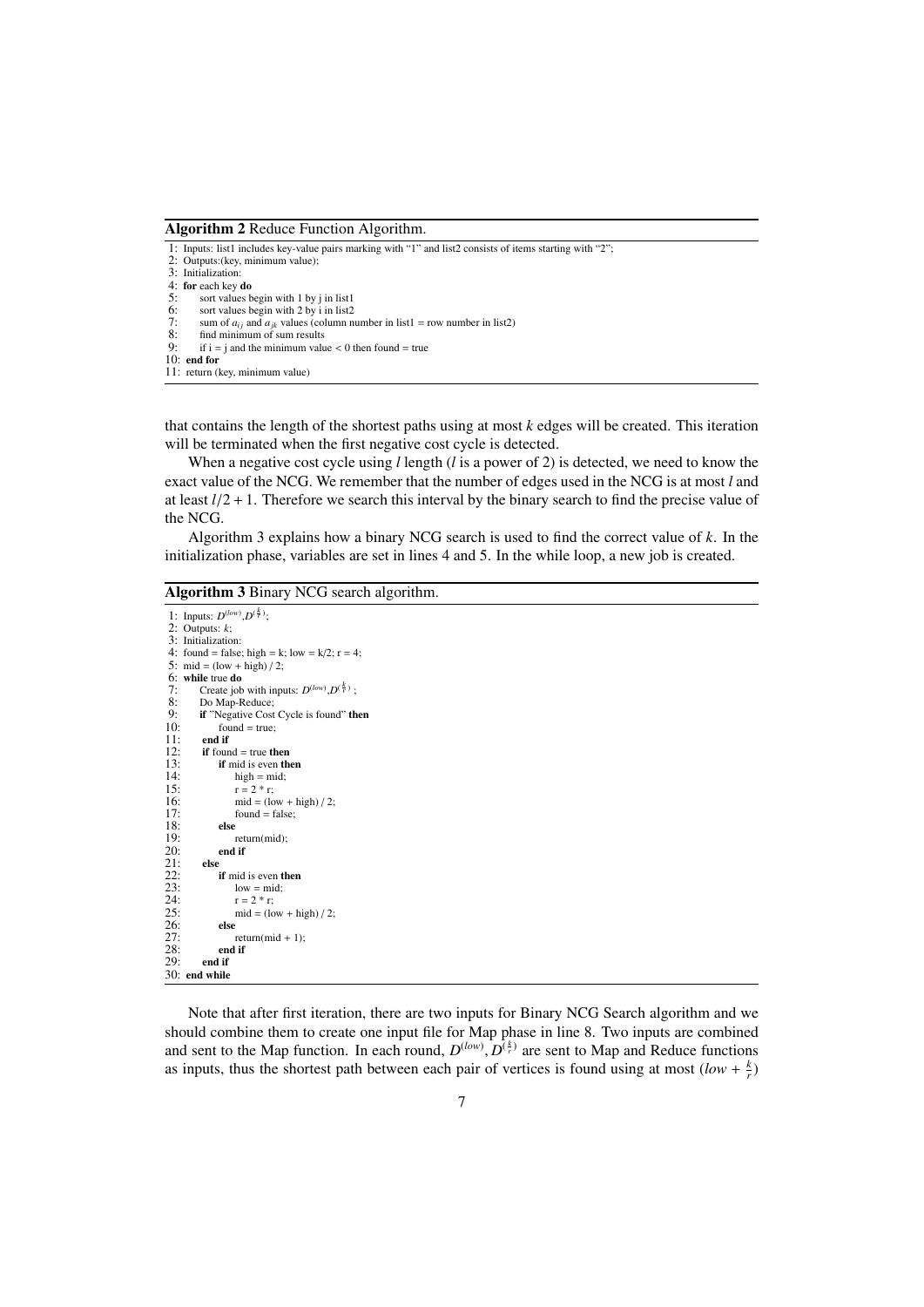edges through  $D^{(low+\frac{k}{2})}$  matrix. Note that *low*, *k*, *r* variables are changed and prepared in each round  $D^{(low)}$ .  $D^{(\frac{k}{2})}$  are matrices including the shortest path between each pair of vertices using at round.  $D^{(low)}$ ,  $D^{(\frac{k}{r})}$  are matrices including the shortest path between each pair of vertices using at most low and  $(\frac{k}{r})$  edges, respectively. These matrices are produced in the previous Man-Reduce most *low* and  $(\frac{k}{r})$  edges, respectively. These matrices are produced in the previous Map-Reduce iteration.

In other words, the search continues in the lower or upper half of the interval, recursively, eliminating the other half from consideration if there is no NCG in that half.

After completion of Map and Reduce phases in each round, it checks if the NCG is found and mid is an even number then *k* is equal to mid, or if mid is an even number and the NCG is not found, then k equals to mid+1. The conditions are shown in Algorithm 3 in lines 12 to 29.

Fig 1 shows the Map and Reduce phases in the proposed Algorithms. First, there is a loop for finding the interval of the NCG. Then, a binary NCG search begins that uses the previous outputs to search the range and to find the smallest value of the NCG.



Figure 1: Map and Reduce phases in the proposed algorithm based on Map-Reduce

## *4.1. Two examples*

In this section, two examples are provided to comprehend the process of the proposed algorithm. For the first example, it is assumed that the adjacency matrix is given as follows:

$$
A = \begin{bmatrix} 0 & 1 \\ -2 & 0 \end{bmatrix}
$$

The Map phase produces key-value pairs that values are grouped based on the keys. As depicted in Table 2, different groups are indicated by specified colors. Therefore, the list of a different group is identified as follows:

$$
\begin{cases}\n(1,1): (1,1,0), (2,1,0), (1,2,1), (2,2,-2) \\
(1,2): (1,1,0), (2,1,1), (1,2,1), (2,2,0) \\
(2,1): (2,1,0), (1,1,-2), (2,2,-2), (1,2,0) \\
(2,2): (2,1,1), (1,1,-2), (1,2,0), (2,2,0)\n\end{cases}
$$
\n(2)

The produced key-values of the Map phase is classified into two main lists defined by list1 and list2 according to the marking values as depicted in Table 3 step 1. Therefore, list1 and list2 include key-value pairs marking with "1" and "2", respectively.

It means that each key indicates (row, column) numbers, and items in list1 are in (column, value) form and items in list2 are in (row, value) form produced in the previous step. So, it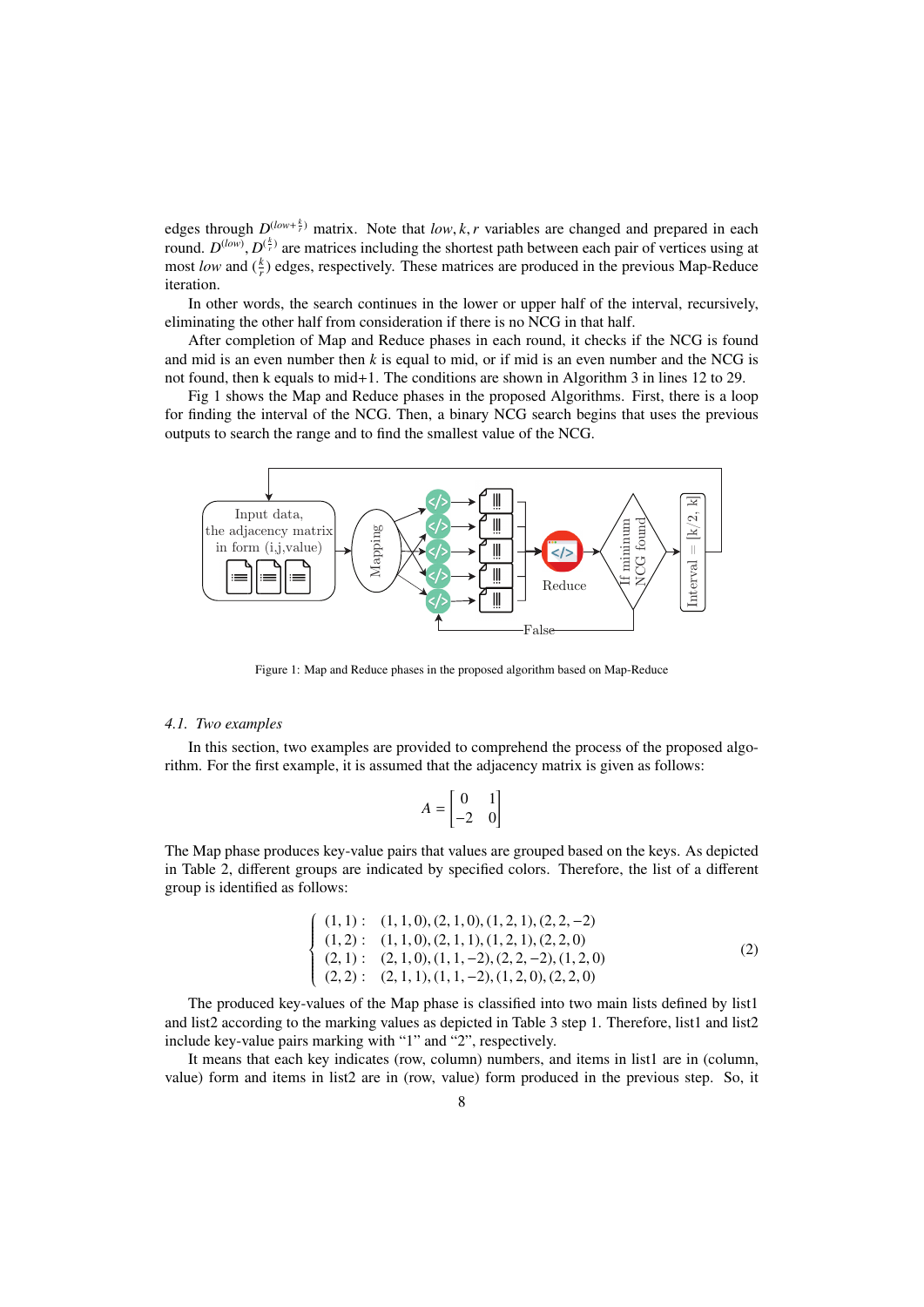| <b>KEY</b> | VALUES     |
|------------|------------|
| (1,1)      | (1,1,0)    |
| (1,1)      | (2,1,0)    |
| (1,2)      | (1,1,0)    |
| (2,1)      | (2,1,0)    |
| (1,1)      | (1,2,1)    |
| (1,2)      | (2,1,1)    |
| (1,2)      | (1,2,1)    |
| (2,2)      | (2,1,1)    |
| (2,1)      | $(1,1,-2)$ |
| (1,1)      | $(2,2,-2)$ |
| (2,2)      | $(1,1,-2)$ |
| (2,1)      | $(2,2,-2)$ |
| (2,1)      | (1,2,0)    |
| (1,2)      | (2,2,0)    |
| (2,2)      | (1,2,0)    |
| (2,2)      | (2,2,0)    |

Table 2: KEY-VALUE pairs produced by Map Function

is extensible the form (row, column, value) in each step using each presented key and value separately.

For instance, Fig 2 shows that there is a cycle with considering cost between each pair, which is illustrated in equation Table 3 step 1.



Figure 2: Details of equation 3

 which is shown in Table 3 steps 2-4. We conduct the same process for other groups to find the minimum value in each group,

The output of the Reduce phase for key-value pairs of the example are as below:

<sup>1</sup>, <sup>1</sup>, <sup>−</sup><sup>1</sup> <sup>1</sup>, <sup>2</sup>, <sup>1</sup>

 $\overline{\mathsf{I}}$ I I I I I I

- <sup>2</sup>, <sup>1</sup>, <sup>−</sup><sup>2</sup>
- I I ┆  $\mathsf{I}$  $2, 2, -1$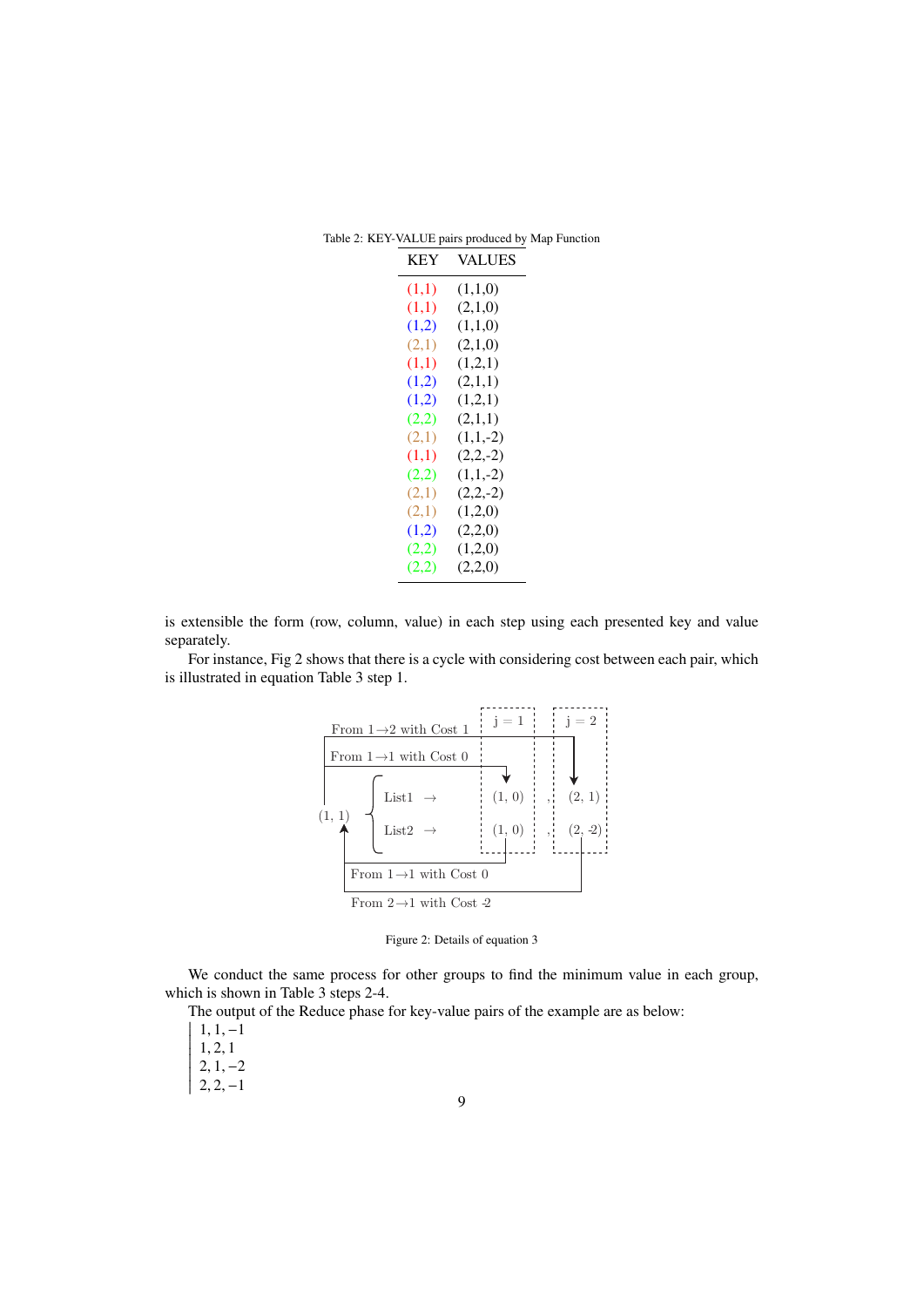|                            |                       |  | Table 3: Example 1 execution step by step |  |                            |  |
|----------------------------|-----------------------|--|-------------------------------------------|--|----------------------------|--|
|                            | (1,1)                 |  | $j=1$                                     |  | $j=2$                      |  |
|                            | list1                 |  | (1,0)                                     |  | (2, 1)                     |  |
| STEP <sup>-</sup><br>list2 |                       |  | (1,0)                                     |  | $(2,-2)$                   |  |
|                            |                       |  | $0 + 0 = 0$                               |  | $\boxed{1 + (-2) = -1}$    |  |
|                            |                       |  |                                           |  | $\Rightarrow$ Minimum = -1 |  |
|                            |                       |  |                                           |  |                            |  |
|                            | (1, 2)                |  | $j = 1$<br>(1,0)                          |  | $j = 2$<br>(1, 1)          |  |
|                            | list1<br>$\mathbf{C}$ |  |                                           |  |                            |  |
|                            | list2                 |  | (2,1)                                     |  | (2,0)                      |  |
|                            | STEP                  |  | $0 + 1 = 1$                               |  | $1+0=1$                    |  |
|                            |                       |  | $\Rightarrow$ Minimum = 1                 |  |                            |  |
|                            |                       |  |                                           |  |                            |  |
|                            | (2,1)<br>list1        |  | $j = 1$<br>(1, -2)                        |  | $j = 2$<br>(2,0)           |  |
|                            |                       |  |                                           |  |                            |  |
| STEP <sub>3</sub>          | list2                 |  | (1,0)                                     |  | $(2,-2)$                   |  |
|                            |                       |  |                                           |  | $-2+0=-2$ 0 + $(-2) = -2$  |  |
|                            |                       |  |                                           |  | $\Rightarrow$ Minimum = -2 |  |
|                            |                       |  |                                           |  |                            |  |
|                            | (2, 2)                |  | $j = 1$<br>(1, -2)                        |  | $j = 2$<br>(2,0)           |  |
| list1<br>STEP <sub>4</sub> |                       |  |                                           |  |                            |  |
|                            | list2                 |  | (1, 1)                                    |  | (2,0)                      |  |
|                            |                       |  | $-2 + 1 = -1$                             |  | $0 + 0 = 0$                |  |
|                            |                       |  |                                           |  | $\Rightarrow$ Minimum = -1 |  |

that contains a negative number in the diagonal. We can represent it as a matrix. They are the shortest path between each pair of vertices using at most 2 edges. So, the NCG is equal to 2 which is shown in the matrix form.

$$
A = \begin{bmatrix} -1 & 1 \\ -2 & -1 \end{bmatrix}
$$

In the second example, Fig 3 shows a graph sample with a negative cost cycle. In this graph, the NCG of the network is 3; the fewest edges that make a negative cost girth is equal to 3. The cycle corresponding to the NCG of each network is indicated with dashed lines.

First, an adjacency matrix is created for this graph, and then according to this matrix, an input file is provided for the algorithm. The initial adjacency matrix is formed as follows:

$$
A = \begin{bmatrix} 0 & -1 & \infty & 1 \\ \infty & 0 & \infty & \infty \\ 2 & \infty & 0 & \infty \\ \infty & \infty & -4 & 0 \end{bmatrix}
$$

The initial input which is produced according to the adjacency matrix is presented in the first column of Table 4. It contains row number, column number and value of each cell; in the form (*i*, *<sup>j</sup>*, *value*).

After creating a job and performing the first Map and Reduce phases, the output would be produced which contains all the shortest paths using at most 2 edges, shown in the following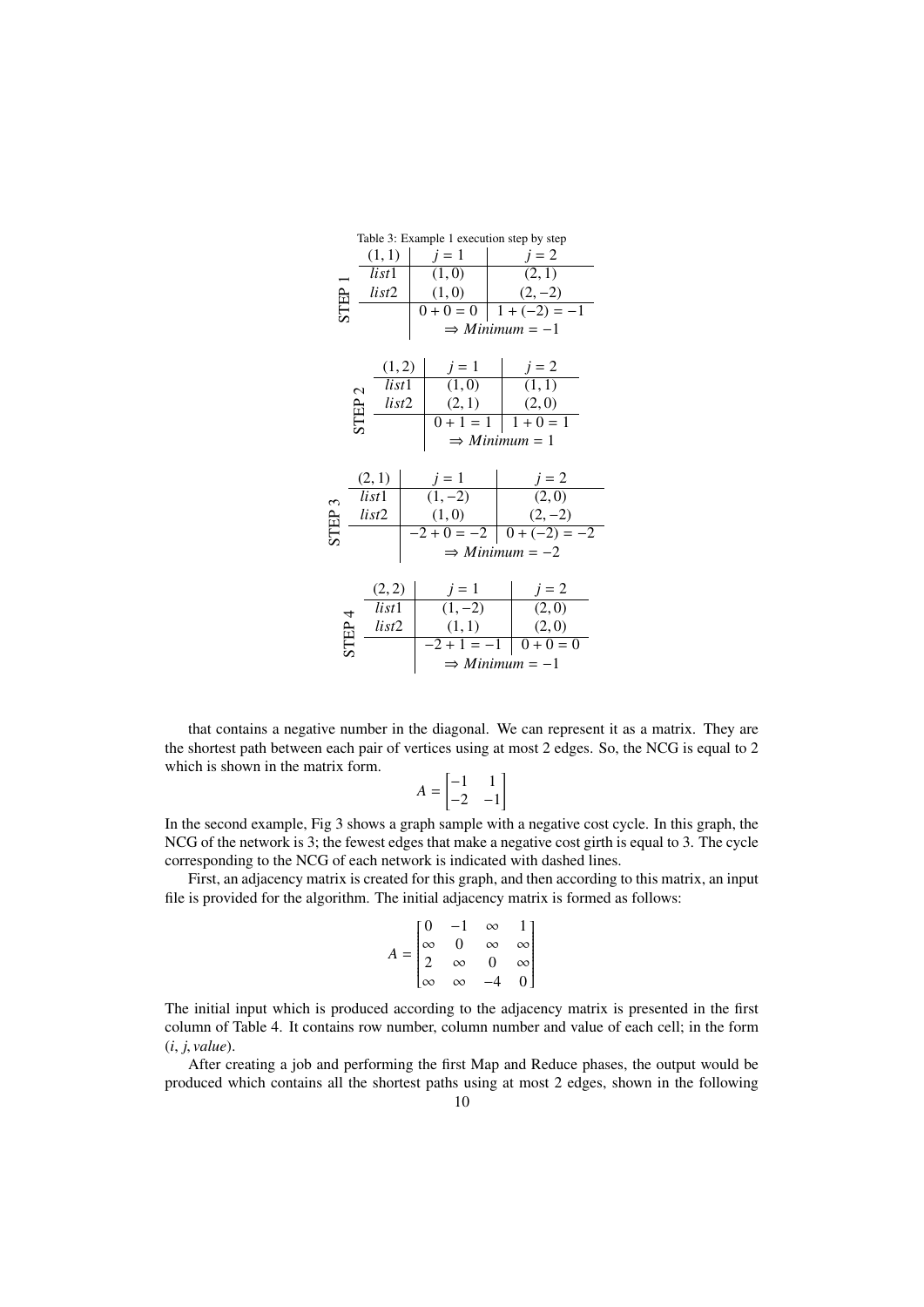

Figure 3: A sample graph with negative cost girth

matrix. Although the output of the first round is depicted in (*i*, *<sup>j</sup>*, *value*) form, the matrix is presented to understand more clearly.

$$
A = \begin{bmatrix} 0 & -1 & -3 & 1 \\ \infty & 0 & \infty & \infty \\ 2 & 1 & 0 & 3 \\ -2 & \infty & -4 & 0 \end{bmatrix}
$$

In this step, the matrix will be checked to identify if a negative number exists in the diagonal, it means there is a negative cost cycle in the graph. In the output matrix of our example, there is no negative number on the matrix diagonal. Therefore, The input file of the second round which was the output of the first round in form (*i*, *<sup>j</sup>*, *value*) is shown in the second column of Table 4.

The new job will be created and Map and Reduce phases are performed again for the second iteration. The input of the second Map-Reduce phases is considered as the output produced by the first Map-Reduce round. By performing the second round, all the shortest paths using at most 4 edges are found. The output of the second iteration is presented in the form of matrix as follows:

|                          |          | -2 |          | $\boldsymbol{0}$                     |
|--------------------------|----------|----|----------|--------------------------------------|
| $\overline{\phantom{a}}$ | $\infty$ | 0  | $\infty$ | $\overline{\phantom{a}}$<br>$\infty$ |
|                          |          |    |          | $\overline{3}$                       |
|                          |          | -3 | –∋       | $\mathsf{l}$                         |

Moreover, it can be seen that there exist negative values on the diagonal of the output matrix. So, a negative cycle is found in this step and iteration will be terminated. The output of the second round is shown in the (*i*, *<sup>j</sup>*, *value*) form which is depicted in the third column of Table 4.

The NCG of the network is underlined in the output of the second round. This output shows the shortest path between each pair of vertices using at most 4 edges. That is a power of 2 meaning that the NCG is at most 4 and at least  $4/2+1$ . In fact, we can use binary search in the interval  $[4/2 + 1, 4]$  to find the smallest value of the NCG. Therefore, based on the binary NCG search, the shortest paths using at most 3 edges should be found.

The inputs of the first round of the binary NCG search algorithm are  $D^{(2)}$ ,  $D^{(1)}$ , that they are matrices produced by previous Map-Reduce tasks. During this round, all the shortest paths using at most 3 edges are found. Now the NCG is found and the binary NCG search is terminated. The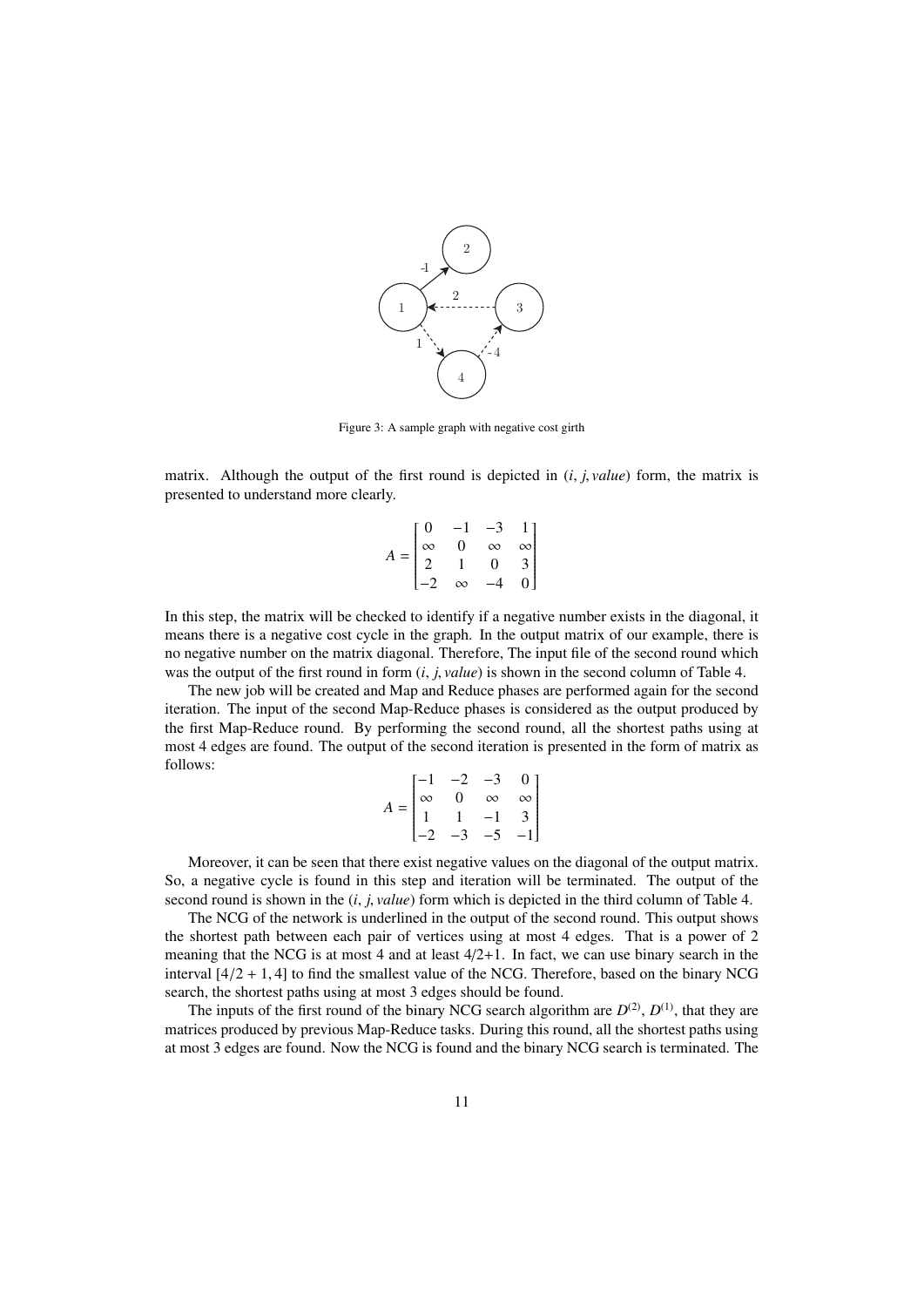| The initial input | The output of the     | The output of the | The output of the bi- |
|-------------------|-----------------------|-------------------|-----------------------|
|                   | first round           | second round      | nary search           |
|                   | The input of the sec- |                   |                       |
|                   | ond round             |                   |                       |
| (1,1,0)           | (1,1,0)               | $(1,1,-1)$        | $(1,1,-1)$            |
| $(1,2,-1)$        | $(1,2,-1)$            | $(1,2,-2)$        | $(1,2,-1)$            |
| $(1,3,\infty)$    | $(1,3,-3)$            | $(1,3,-3)$        | $(1,3,-3)$            |
| (1,4,1)           | (1,4,1)               | (1,4,0)           | (1,4,1)               |
| $(2,1,\infty)$    | $(2,1,\infty)$        | $(2,1,\infty)$    | $(2,1,\infty)$        |
| (2,2,0)           | (2,2,0)               | (2,2,0)           | (2,2,0)               |
| $(2,3,\infty)$    | $(2,3,\infty)$        | $(2,3,\infty)$    | $(2,3,\infty)$        |
| $(2,4,\infty)$    | $(2,4,\infty)$        | $(2,4,\infty)$    | $(2,4,\infty)$        |
| (3,1,2)           | (3,1,2)               | (3,1,1)           | (3,1,1)               |
| $(3,2,\infty)$    | (3,2,1)               | (3,2,1)           | (3,2,1)               |
| (3,3,0)           | (3,3,0)               | $(3,3,-1)$        | $(3,3,-1)$            |
| $(3,4,\infty)$    | (3,4,3)               | (3,4,3)           | (3,4,3)               |
| $(4,1,\infty)$    | $(4,1,-2)$            | $(4,1,-2)$        | $(4,1,-2)$            |
| $(4,2,\infty)$    | $(4,2,\infty)$        | $(4,2,-3)$        | $(4,2,-3)$            |
| $(4,3,-4)$        | $(4,3,-4)$            | $(4,3,-5)$        | $(4,3,-4)$            |
| (4,4,0)           | (4,4,0)               | $(4,4,-1)$        | $(4,4,-1)$            |
|                   |                       |                   |                       |

|  |  | Table 4: The input and output of each iteration |  |  |
|--|--|-------------------------------------------------|--|--|
|--|--|-------------------------------------------------|--|--|

output of the proposed binary search for  $D^{(3)}$  is as follows:

$$
A = \begin{bmatrix} -1 & -1 & -3 & 1 \\ \infty & 0 & \infty & \infty \\ 2 & 1 & -1 & 3 \\ -2 & -3 & -4 & -1 \end{bmatrix}
$$

Therefore, the output of the proposed binary NCG search (it will be in (*i*, *<sup>j</sup>*, *value*) form) for  $D^{(3)}$  is presented in the last column of Table 4.

# 5. Analytical results

In this section, the analytical performance of the proposed algorithm based on Map-Reduce is conducted to compare with the nave sequential algorithm (A Hadoop with only one node) and MPI.

To analyse the performance, the total runtime is estimated by two phases as described in equation 3 and equation 4:

$$
Total Map time = \frac{(n^2 * z)}{nodes}
$$
\n(3)

$$
Total Reduce time = \frac{(n^2 * z)}{nodes}
$$
 (4)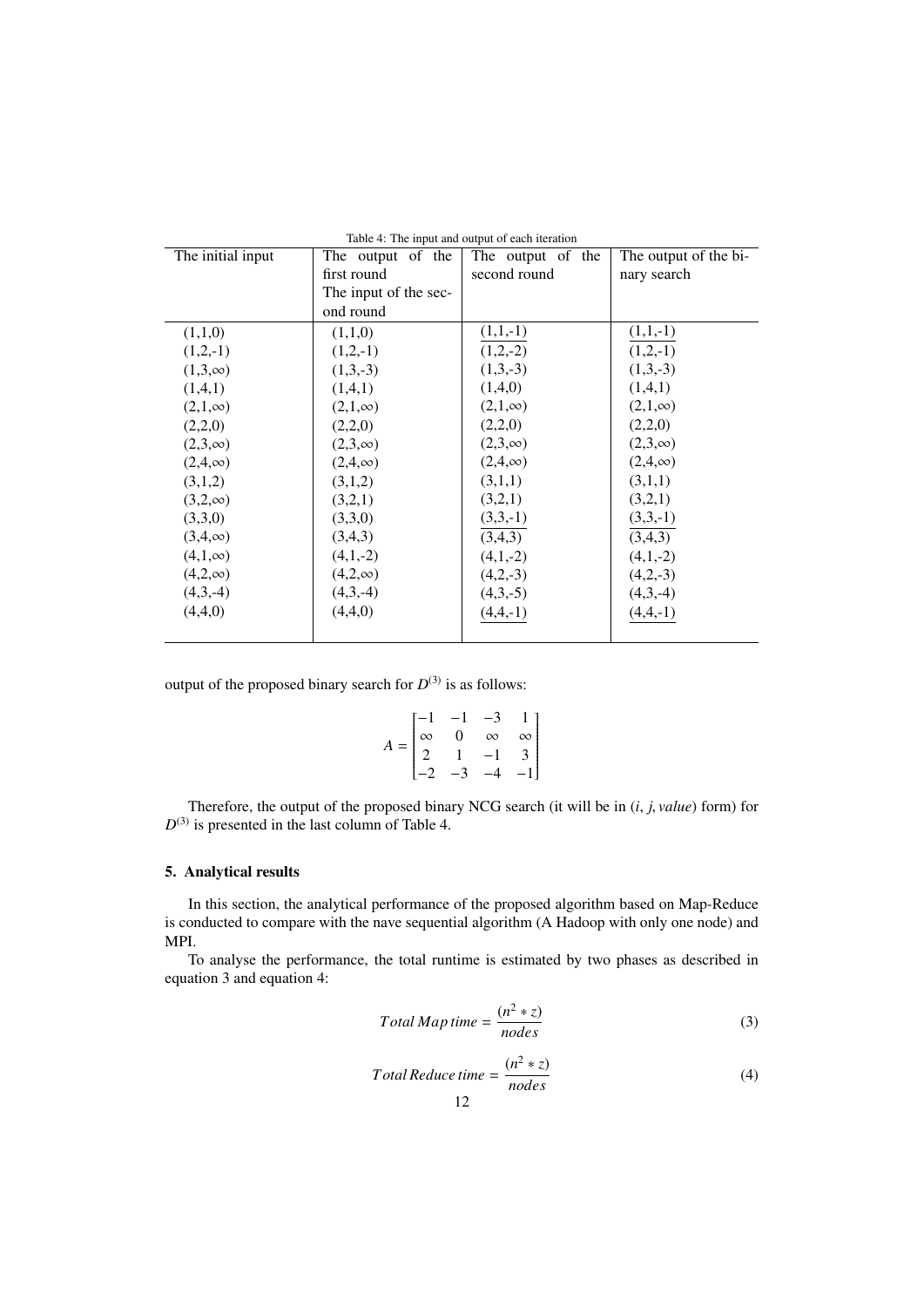Where *n* is the number of graph nodes and  $z$  is the number of columns or rows of the adjacency matrix, as well as *nodes* is the number of Hadoop nodes. It is concluded that the total job execution time is computed as equation 5:

$$
TotalTime = r * (MapTime + ReduceTime)
$$
 (5)

where  $r$  is the number of iterations for finding the final NCG value.

It is assumed that there are *n* lines in the input file in the job function. Each line of the input file should be read and be sent to the Map function. The Map function includes a loop with size z, which is equal to the number of columns or rows of input square matrix; it is clear that the value of *z* is equal to *n* value. Thus the total Map time is shown as equation 6:

$$
Map\_Time = \frac{(n^2 * n)}{nodes} \rightarrow \frac{n^3}{nodes}
$$
 (6)

where *nodes* is the number of Hadoop nodes which is variable.

After completing the Map phase, the Reduce phase will capture any mapped item, and there are *n* <sup>2</sup> keys which are received from the Map phase; so the Reduce function will repeat capturing operation as *n* times to find similar *j* in two lists. By the end of the receiving operation, it will calculate and summarize the captured items. The other elements of the Reduce function are the same as the Map function.

The total job execution time is equal to the time consumed for the Map and Reduce phases. Execution of the job will repeat *r* rounds. In fact, the binary NCG search function will produce the jobs *r* times. To be more specific, *r* determines the times of creating and running a new job until finding the NCG.

For the first time, r is the power of 2 and continues to 4,... and then it repeats job-creating until finding the smallest value for the NCG by the binary search; each one of these operations has  $O(\log n)$  time order at most. So, the value of *r* equals to  $2 \log n$  at most. Therefore, we considered the maximum *r* value as 2 log *n*.(See equation 7)

$$
(2\log n)(\frac{n^3}{nodes} + \frac{n^3}{nodes}) \to (2\log n)(\frac{2n^3}{nodes}) \to (\frac{4n^3\log n}{nodes})
$$
\n<sup>(7)</sup>

For more precise analysis, to find the NCG wherein it crosses *k* edges, at the first, 2 log *k* rounds will be iterated to find the NCG which progresses by the power of 2 matrices and after it. After that, the binary NCG search will be executed log *k* rounds to find the smallest value of *k* in the interval  $[k/2 + 1, k]$ . It will be deduced that finding the NCG is faster in the smaller value of *k* because it is clear that lower rounds will be iterated to find the NCG and algorithm will be terminated earlier.

So, we have in equation 8:

$$
(2\log k + 1)\left(\frac{2n^3}{nodes}\right) \to O(\log k)\left(\frac{2n^3}{nodes}\right) \tag{8}
$$

In order to compare the effect of *k* on time complexity, we should define the following scenario. Fig 4 depicts the number of performed operations versus number of vertices  $n =$ 32, 64, 128, 256 considering different number of edges used in the first negative cost cycle  $k =$  $0.25 \times n, 0.5 \times n, 0.75 \times n$ .

As can be seen, by increasing the denominator, which is defined as the number of Hadoop nodes, the numbers of performed operations are decreased. In fact, there is a fast descending with 5 denominators compared with the other denominators when the number of vertices reaches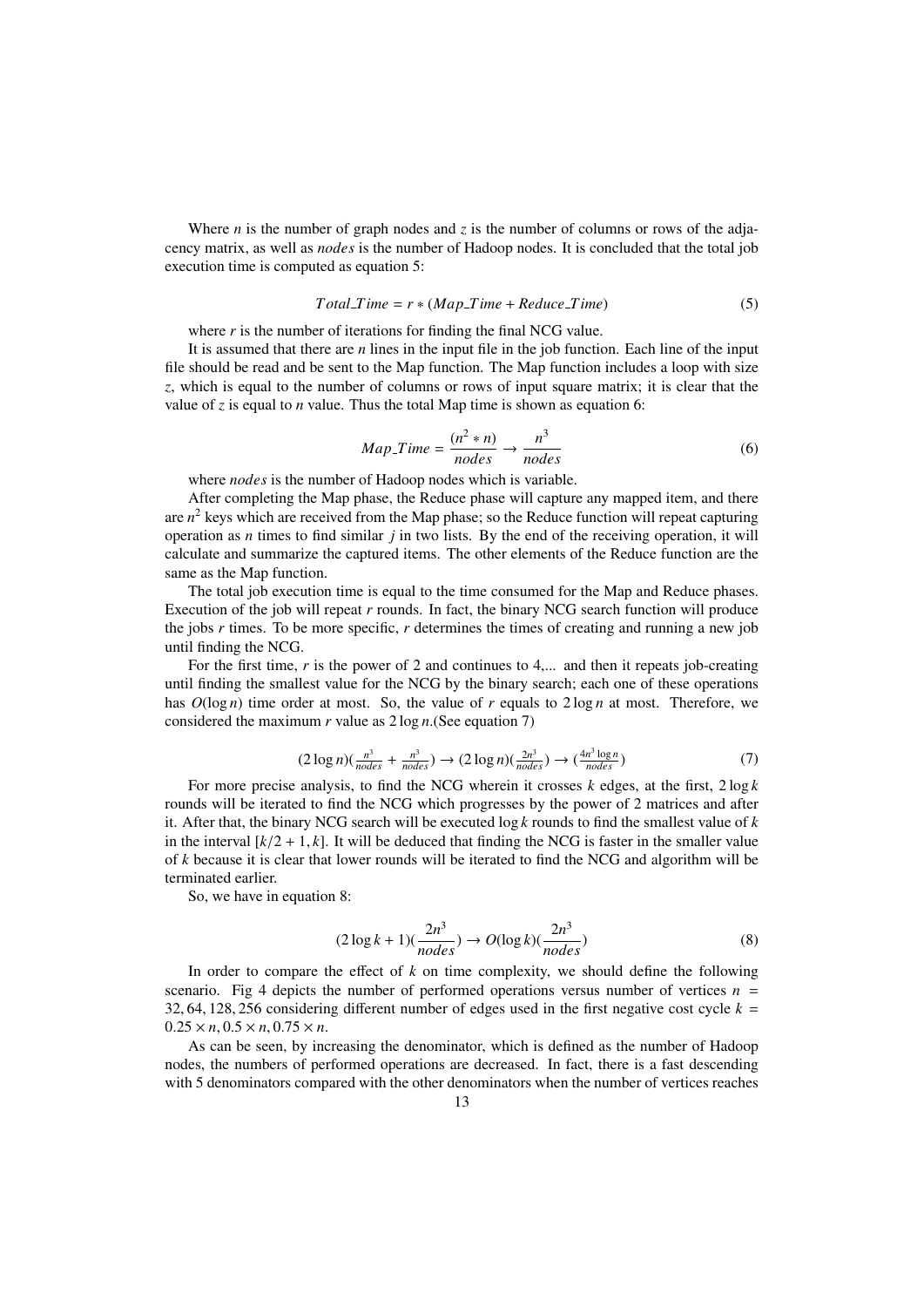

Figure 4: Number of operations when a)  $k = 0.25 \times n$ , b)  $k = 0.5 \times n$ , c)  $k = 0.75 \times n$ 

256. Also, differences among various values of denominators in the low number of vertices are less than the higher number of vertices. Thus, it is beneficial to large problems.

Actually, it is obvious that decreasing the number of denominators causes an increase in the numbers of performed operations. For instance, the number of operations in the case of  $k = 0.25 \times n$  are very more than  $k = 0.75 \times n$ . It is due to the fact that total execution time is increased when *k* is decreased which is expressed as equation 9:

$$
(2 \log(\frac{1}{4}n) + 1)(\frac{2n^3}{nodes}) \quad k = 0.25 \times n
$$
  
\n
$$
(2 \log(\frac{1}{2}n) + 1)(\frac{2n^3}{nodes}) \quad k = 0.5 \times n
$$
  
\n
$$
(2 \log(\frac{3}{4}n) + 1)(\frac{2n^3}{nodes}) \quad k = 0.75 \times n
$$
  
\n
$$
(2 \log n + 1)(\frac{2n^3}{nodes}) \quad k = 1 \times n
$$
  
\n(9)

## 6. Experimental results

In this section, the performance of the proposed algorithm based on Map-Reduce is evaluated through implementing different graphs with respect to various parameters, including several vertices and varying number of Hadoop nodes. The graphs are connected and generated randomly; they have at least one negative cost cycle.

In addition to preparing the experimental setup, the proposed algorithm based on Map-Reduce is implemented using Java code to compare the performance of the proposed algorithm with the implemented nave sequential algorithm (A Hadoop with only one node). Moreover, our testing platform is Hadoop-2.8.0 that is installed on Ubuntu 14.04 operating system. In total, there is one NameNode (1GB RAM, 3Core Processors) and one, two, three, and four DataNodes (1GB RAM, 3 Core Processors) respectively.

All the implementations are built on VMware machines on a computer. In order to get final results precisely, we try to limit some restrictions that are made by the running virtual machines on a computer. The following restrictions are eliminated.

• When we run on over one virtual machine on a computer, the power of the computer will be decreased because the power of the processor and memory and other items will be divided among them.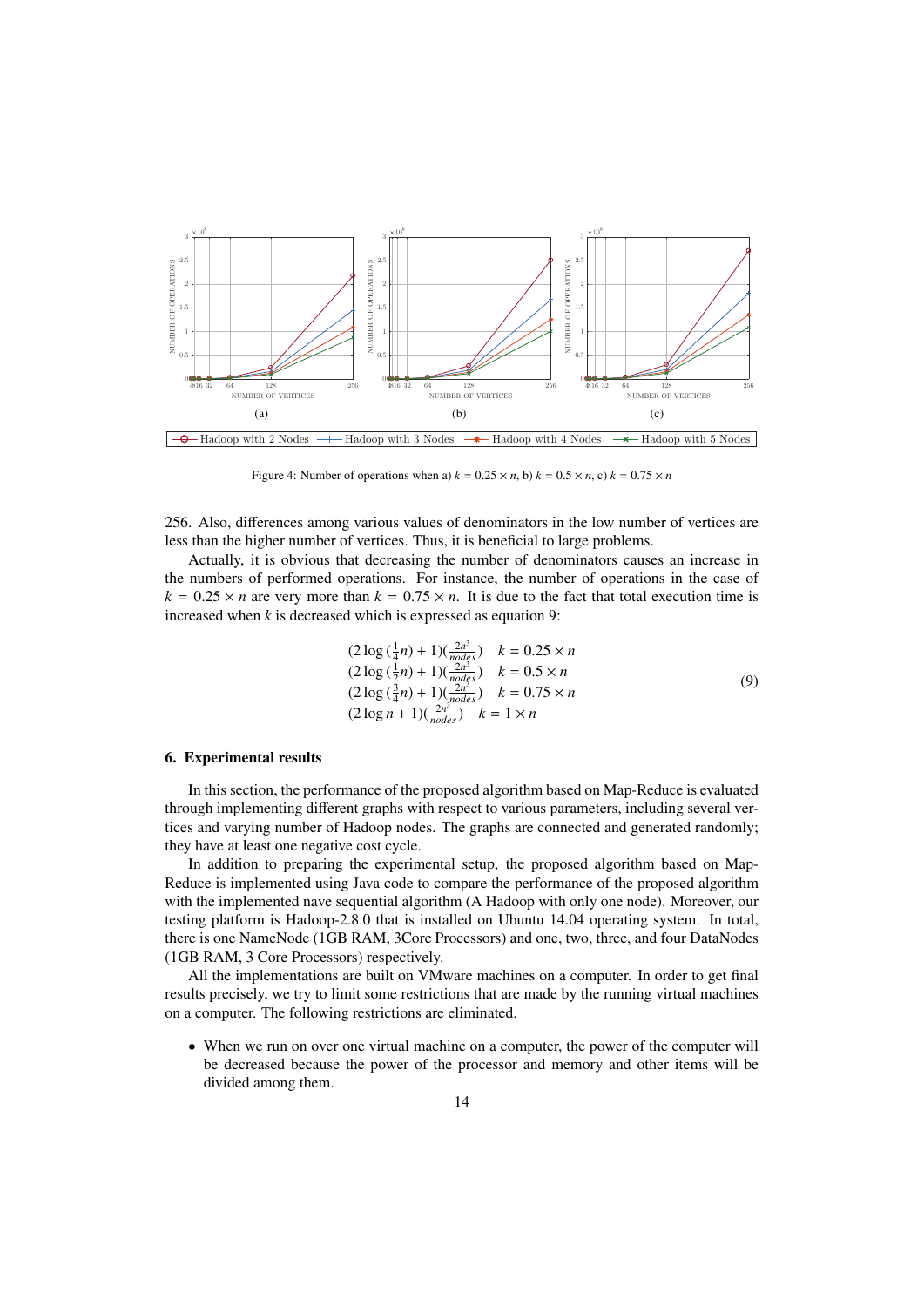- We get the imposed cost of running several virtual machines on a computer to overcome the restrictions and to achieve more exact results.
- Each virtual machine that runs on the computer will impose some overloads leading to an increase in the final execution time. In fact, it will be increased for any virtual machines which we will run on the same computer. So, we ignore this value from any got execution time.

We let the number of vertices *n* starting with 32 and keep doubling up to 128. Also, the number of Hadoop nodes is increased up to 5 nodes (1 master and 1 to 4 slaves). The number of edges used in the first negative cost cycle is shown as *k*, where  $k = 0.25 \times n, k = 0.5 \times n, k =$  $0.75 \times n, k = 1 \times n$ .

The important selected metric of the performance evaluation is time complexity. Each reported result is tested on five independent samples and the average execution time is reported approximately as shown in Table 5.

| Table 5: Execution Time (seconds) |                     |     |                   |       |
|-----------------------------------|---------------------|-----|-------------------|-------|
|                                   | <b>Hadoop Nodes</b> | 32  | 64                | 128   |
|                                   | sequential          | 5.4 | 11.1              | 100.3 |
|                                   | 2 nodes             | 5.2 | 10.9              | 77.5  |
| $k = 0.25n$                       | 3 nodes             | 5.1 | 10.5              | 73.5  |
|                                   | 4 nodes             | 5   | 10                | 72.4  |
|                                   | 5 nodes             | 4.8 | 9.6               | 71.8  |
|                                   | sequential          | 6.5 | 13.3              | 116.4 |
|                                   | 2 nodes             | 6.2 | 12.9              | 92.6  |
| $k = 0.5n$                        | 3 nodes             | 5.9 | 12.2              | 88.3  |
|                                   | 4 nodes             | 5.7 | 12                | 86.8  |
|                                   | 5 nodes             | 5.5 | 11.8              | 86.1  |
|                                   | sequential          | 9   | 17.8              | 144.8 |
|                                   | 2 nodes             | 8.9 | 17.2              | 91.4  |
| $k = 0.75n$                       | 3 nodes             | 8.5 | 16.2              | 90.8  |
|                                   | 4 nodes             | 8.2 | 15.5              | 89.2  |
|                                   | 5 nodes             | 7.9 | 14.9              | 88.8  |
|                                   | sequential          | 9.8 | $20.\overline{1}$ | 149.7 |
|                                   | 2 nodes             | 9.1 | 19.8              | 92.1  |
| $k = 1n$                          | 3 nodes             | 8.8 | 19.2              | 91.5  |
|                                   | 4 nodes             | 8.3 | 18.4              | 90.3  |
|                                   | 5 nodes             | 8.1 | 17.6              | 89.1  |

It is observed that in the large graphs, the execution time is grown in sequential implementation, while parallel implementation is lower than the time consumed in the sequential approach. Besides, low improvement is occurred by increasing the number of Hadoop nodes in the low number of vertices due to forming a small graph with a low number of vertices. Furthermore, the emission and collection times or communication costs could increase the running time. In other words, the effect of communication cost is ignored in this case. Therefore, the parallelism is useful in the large type of graphs which communication cost is negligible.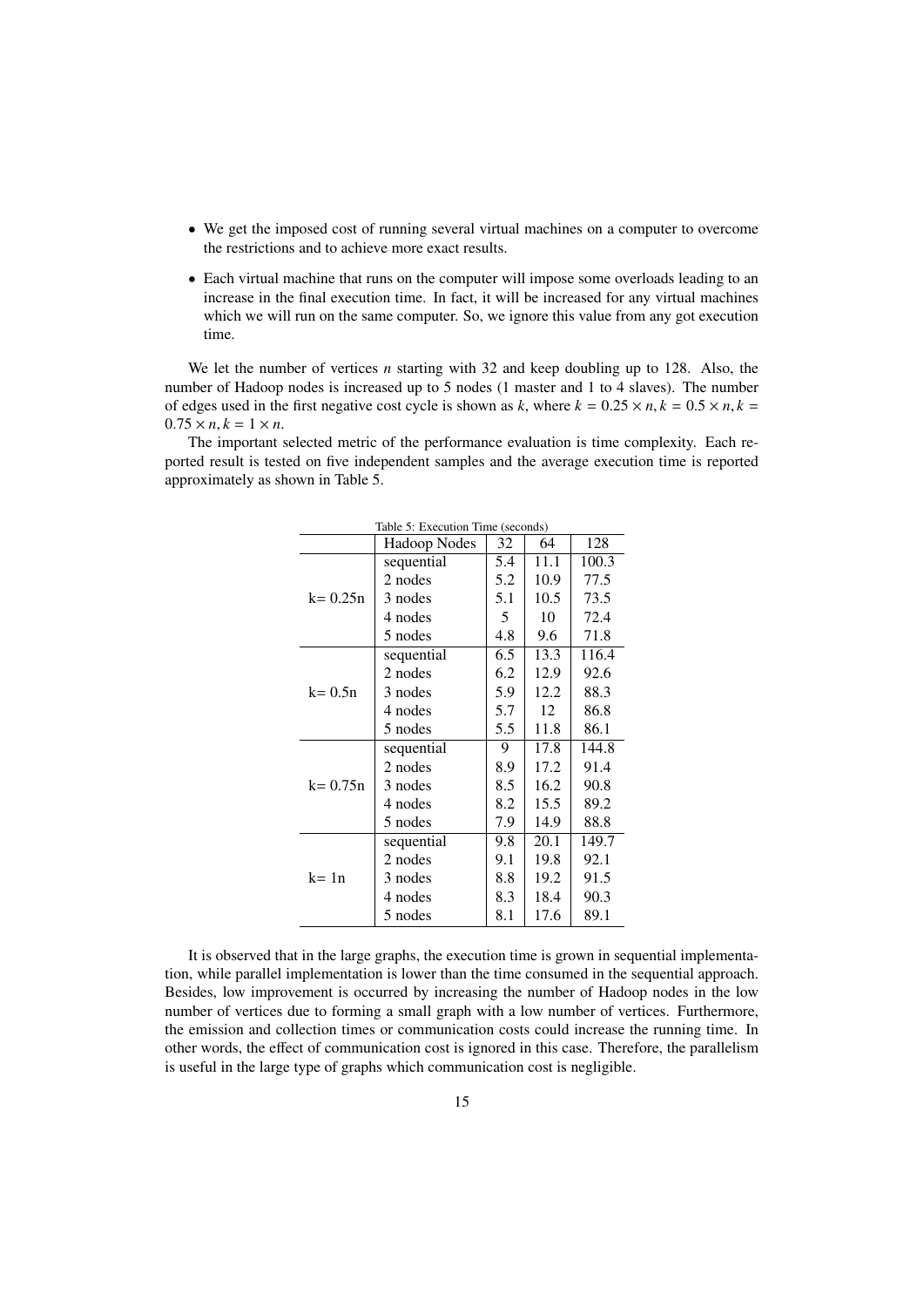

Figure 5: Execution time when a)  $k = 0.25 \times n$  b)  $k = 0.5 \times n$  c)  $k = 0.75 \times n$  d)  $k = 1 \times n$ 

Fig 5 is provided to show the comparison of proposed algorithm based on Map-Reduce and sequential algorithm versus different number of vertices 32, <sup>64</sup>, 128 with respect to different *<sup>k</sup>* values including  $k = 0.25 \times n, k = 0.5 \times n, k = 0.75 \times n, k = 1 \times n$ .

In fact, it is obvious that although the execution time is increased more rapidly in the sequential approach, there is smooth time enhancement in parallel implementations. Besides, in a low number of graph vertices, there is a low time reduction, even by five Hadoop nodes. It concludes that we should select the number of Hadoop nodes in relation to the number of graph vertices for better results. Moreover, in large and complex problems, the Hadoop paradigm is helpful. However, the real restriction makes execution time longer than theory. Subtracted value varying from 0-0.5 to at most 14-20 seconds dependent on *k* value is ignored to overcome the imposed restrictions.

# *6.1. Map-Reduce vs MPI*

A parallel algorithm will have a faster execution time than a sequential algorithm. So, we have to compare our results with a parallel algorithm such as MPI. In paper [23] a parallel imple-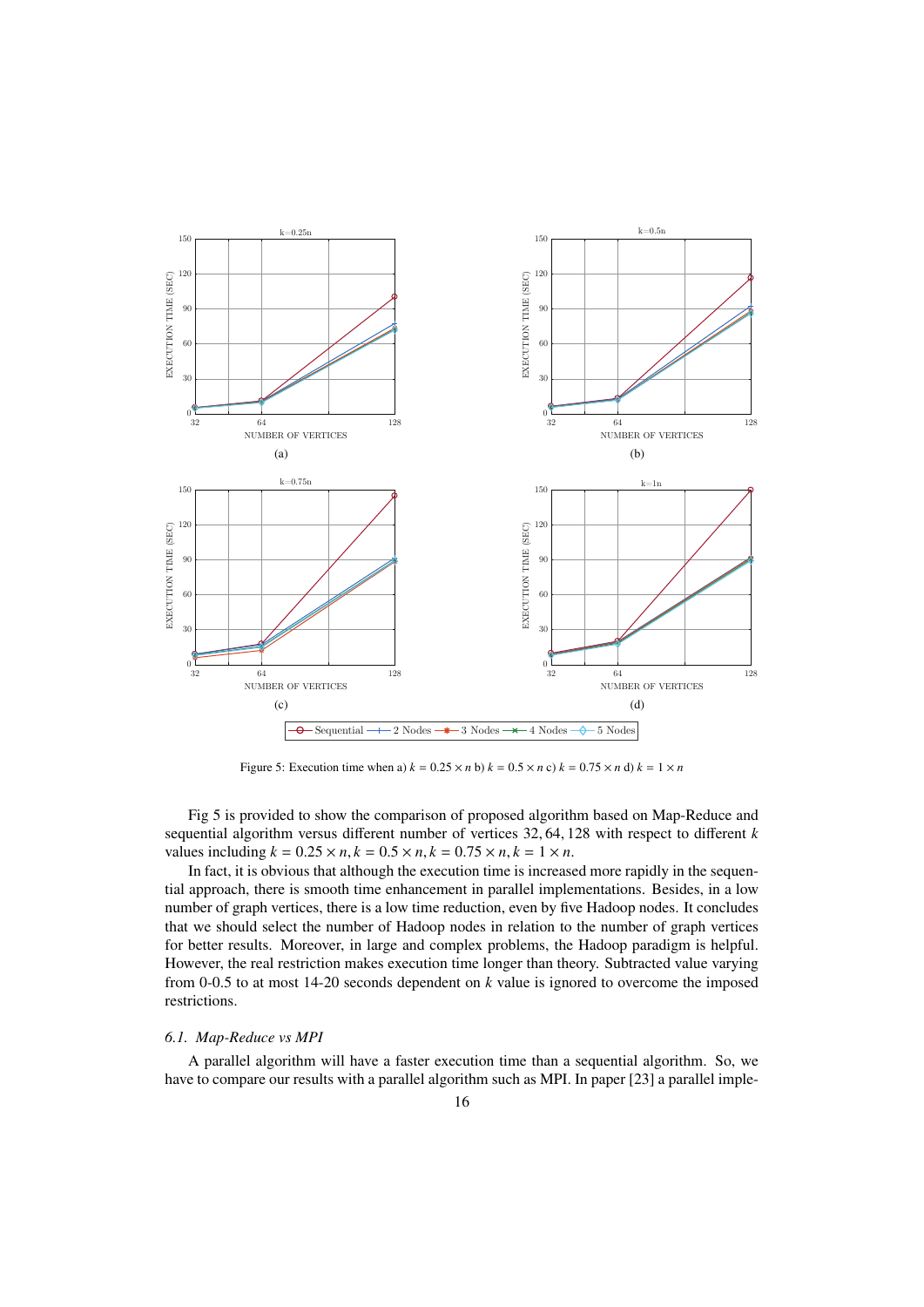mentation has been proposed using MPI which runs in  $O(\log k \cdot \log n)$  time on  $O(n^3)$  processors<br>as our based paper. The comparison result of our Man-Reduce algorithm vs the reported results as our based paper. The comparison result of our Map-Reduce algorithm vs the reported results in paper [23] has shown in Table 6. Note that, we choose only the case of a graph with 128 vertices with 1, 2, and 4 Hadoop nodes and we compare our result with the same configured graph with 1, 2, and 4 parallel processors reported in their paper. Although they applied 128 processors in their experimentation, our hardware limitation for creating more Hadoop nodes did not allow us to compare the result with more than 4 processors.

|             |                        | Map-Reduce | <b>MPI</b> |
|-------------|------------------------|------------|------------|
|             | 1 Node vs 1 Processor  | 100.3      | 0.62       |
| $k = 0.25n$ | 2 Node vs 2 Processors | 77.5       | 0.45       |
|             | 4 Node vs 4 Processors | 72.4       | 0.22       |
|             | 1 Node vs 1 Processor  | 116.4      | 0.76       |
| $k = 0.5n$  | 2 Node vs 2 Processors | 92.6       | 0.59       |
|             | 4 Node vs 4 Processors | 86.8       | 0.29       |
|             | 1 Node vs 1 Processor  | 144.8      | 0.92       |
| $k = 0.75n$ | 2 Node vs 2 Processors | 91.4       | 0.72       |
|             | 4 Node vs 4 Processors | 89.2       | 0.35       |
| $k = 1n$    | 1 Node vs 1 Processor  | 149.7      | 0.92       |
|             | 2 Node vs 2 Processors | 92.1       | 0.72       |
|             | 4 Node vs 4 Processors | 90.3       | 0.35       |

Table 6: Execution time in Map-Reduce vs MPI (seconds)

Note that, the execution time in these two cases are not comparable, because paper [23] experiments were implemented on the Frost IBM Blue Gene/L supercomputer consists of 8,192 processors, and our platform was a simple Hadoop with one NameNode (1GB RAM, 3Core Processors). But, the result again proves that our theoretical improvement. The execution time of the MPI algorithm depends on *O*(log *n*), whereas our Map-Reduce algorithm depends on *O*(log *k*). Since the Map-Reduce algorithm is theoretically faster than the existing parallel implementation, we think that the execution time in the same platforms will be significantly less than the parallel algorithms.

#### *6.2. Speedup analysis*

Speedup measurement is one of the most important metrics to analyse the performance of parallel algorithms like Map-Reduce. It computes how faster a parallel algorithm runs than the sequential one. There are two main methods to measure the speedup, using execution time and Amdahls Law [1]. Speedup measures by execution time using equation 10.

$$
Speedup = \frac{T(1)}{T(n)}\tag{10}
$$

where *n* is the number of Hadoop nodes,  $T(1)$  is the execution time with one node, and  $T(n)$ is the execution time using *n* Hadoop nodes parallelly.

Amdahls Law defines speedup as equation 11.

$$
Speedup = \frac{W_s + W_p}{W_s + \frac{W_p}{n}}
$$
\n<sup>(11)</sup>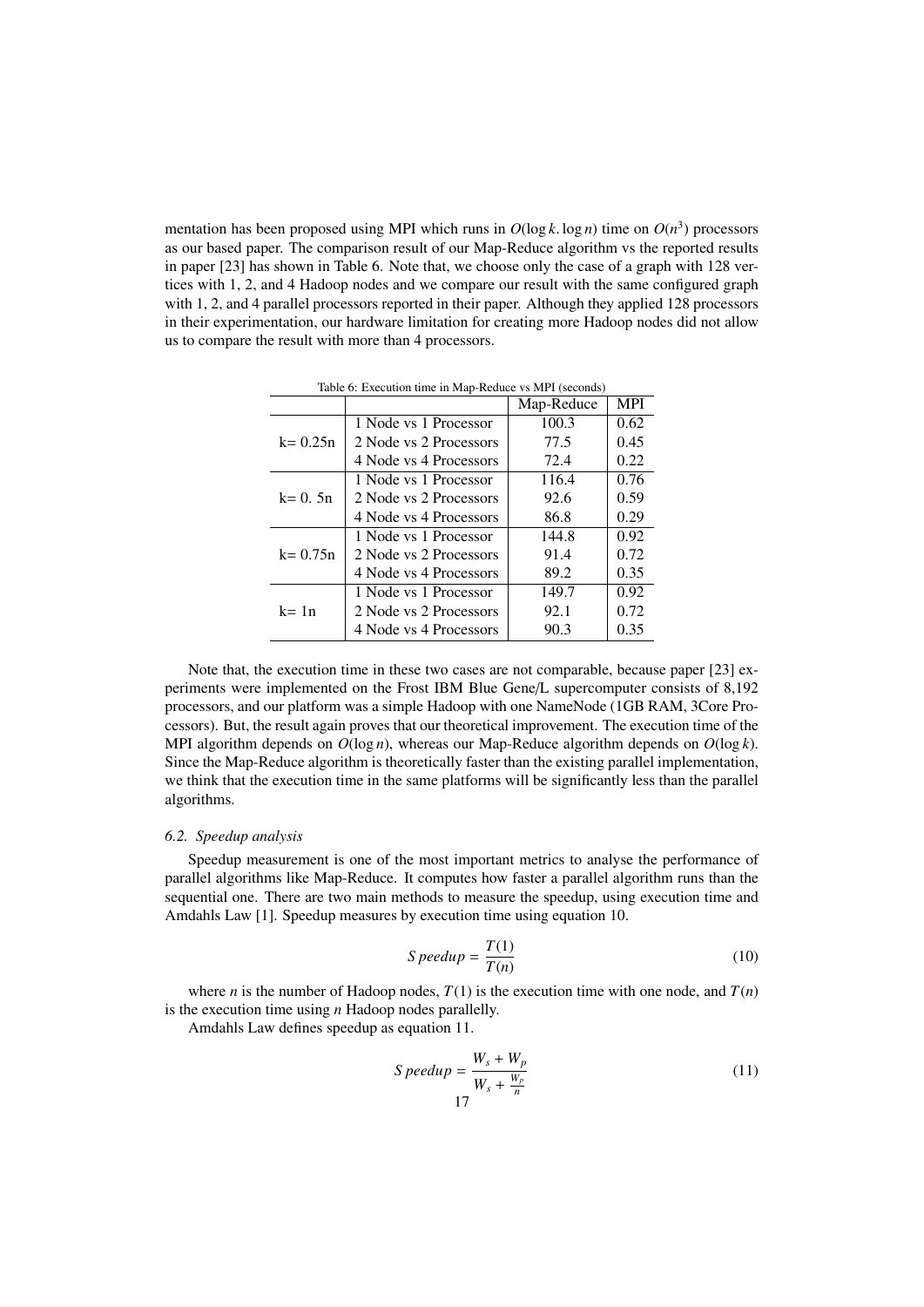where  $n$  is the number of Hadoop nodes,  $W_s$  is the portion of the process that cannot be parallelized, and  $W_p$  is the parallelizable work of the whole work.

Because of our hardware limit, we implement a Hadoop with 5 nodes and at most a graph with 128 vertices. Thus our speedup regarding the execution time is equal to  $\frac{T(1)}{T(5)}$  where the graph vertices are 128. The speedup for different values of  $NCG(k)$  are shown in Table 7.

| Table 7: Speedup of proposed Map-Reduce algorithm for different values of $NCG(k)$ |       |       |       |          |  |
|------------------------------------------------------------------------------------|-------|-------|-------|----------|--|
| NCG value $  k = 0.25n   k = 0.5n   k = 0.75n   k = 1n$                            |       |       |       |          |  |
| Speedup                                                                            | 1.396 | 1.351 | 1.630 | $-1.680$ |  |

As we know there is an upper bound for speedup and the speedup will converge to an upper bound when *n* increases. Our result does not converge, and it means that the 5 Hadoop nodes are not sufficient to find the final speedup of the algorithm. Therefore, we try to find the final speedup with Amdahl's Law. The whole process is divided into the following sub process:

- 1. Create the input file
- 2. First round to find the upper bound of *k* among 2, 4, 8, ... including
	- Create a new job
	- Map phase
	- Reduce phase
	- Pass the output to the next Map
- 3. Binary NCG search algorithm in range  $\left[\frac{k}{2} + 1, k\right]$ 
	- Combine two matrices as input file
	- Create a new job
	- Map phase
	- Reduce phase
	- Pass the output to the next Map

Among all jobs described above, only the Map and Reduce processes are parallel. It means that the portion of parallel works is 40%. Based on Amdahl's Law the speedup is equal to  $\frac{1}{0.6 + \frac{0.4}{n}}$ and it's upper bound is around 1.666. But Consider that most of the time the algorithm runs on<br>and it's upper bound is around 1.666. But Consider that most of the time the algorithm runs on the Map and Reduce phase. So the  $\frac{W_p}{W_s}$  ratio is more than 40% and the experimental evidence shows that it is more than 50%. If we assume that the ratio is around 50%, then the speedup upper bound is 2. These facts are shown in Fig 6. Briefly, the speedup is between 1.66 and 2, which is confirmed by experimental results.

## 7. Conclusion

The NCG problem is defined to find the fewest number of edges making a negative cost cycle. As discussed in this paper, existing algorithms check all shortest paths between pairs until finding the first negative cost cycle. In the big and dense graphs, it is more difficult. So, parallelism is an efficient method to find NCG in the graph.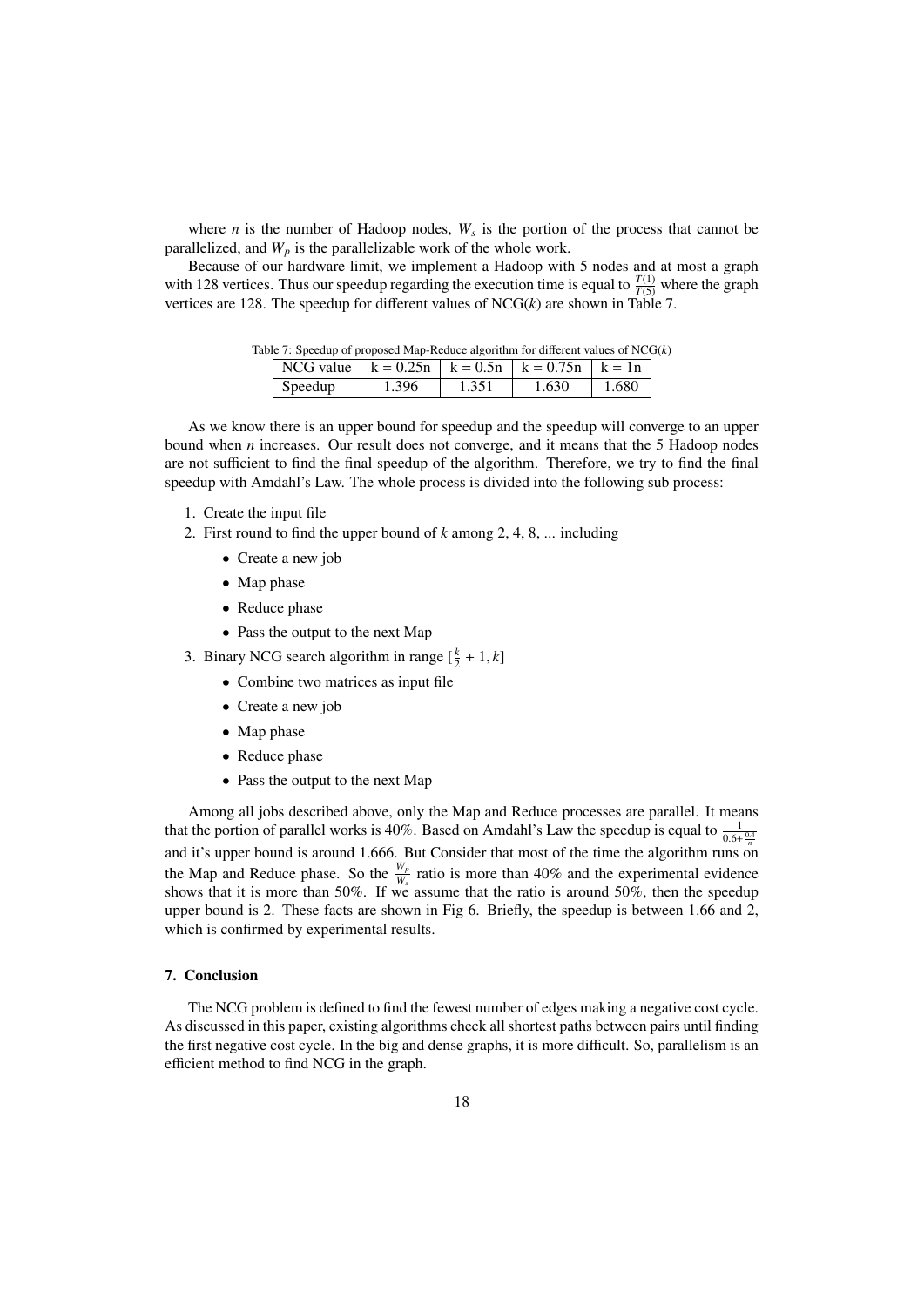

Figure 6: Speedup according to Amdahl's Law

Parallelism is a potential solution for processing complicated and massive data. Map-Reduce is a new paradigm to parallelize big data problems. To do so, Map-Reduce divides the task into subtasks, which should be allocated to each one of multiple processors in order to perform one of the partitioned tasks using separated data. Therefore, Map-Reduce causes the total execution time to reduce significantly.

In this paper, we focus on the NCG problem in networks using a Map-Reduce based algorithm. In fact, we implemented a Map-Reduce based algorithm for the NCG problem on the Hadoop framework. The evaluation results show that our algorithm gets superior results than the other parallel approach. In our algorithm, if we select the number of Hadoop nodes with respect to the number of graph vertices, we get significant results reaching half of the running time of sequential implementation.

As future work, we can increase the number of participating machines and consider the limitations in order to achieve better speed. Also, we can test the algorithm on real clusters to check our performance evaluations. Besides, through selecting larger graphs, we can increase the number of Map and Reduce tasks in the job to investigate its effects on the performance.

### **Declarations**

- Ethics approval and consent to participate (Not applicable)
- Consent for publication (Not applicable)
- Availability of data and materials All data generated or analysed during this study are included in this published article.
- Competing interests The authors declare that they have no competing interests.
- Funding (Not applicable)